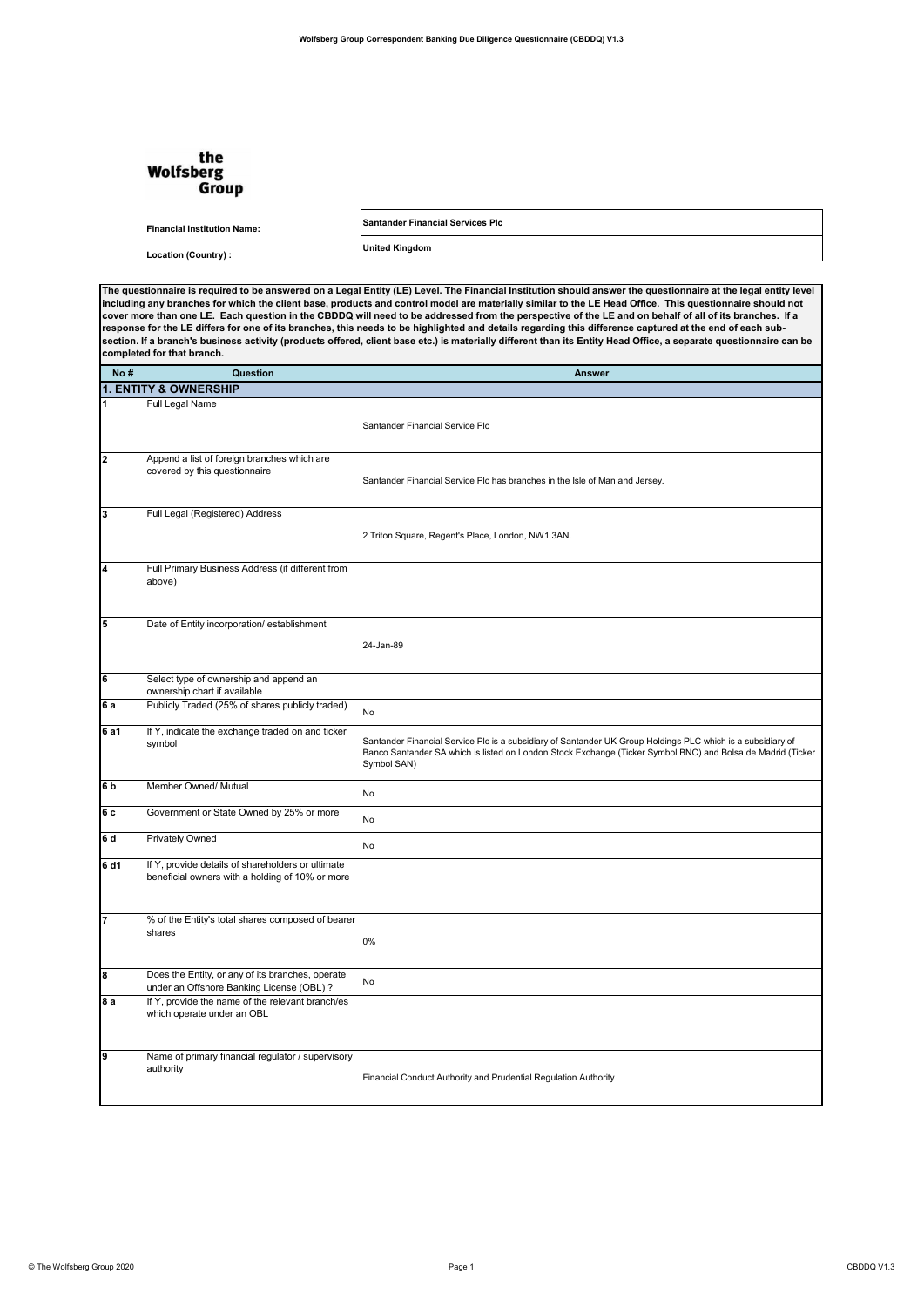| 10              | Provide Legal Entity Identifier (LEI) if available                                                                                                                                                                                                                                                                  |                                                                       |
|-----------------|---------------------------------------------------------------------------------------------------------------------------------------------------------------------------------------------------------------------------------------------------------------------------------------------------------------------|-----------------------------------------------------------------------|
|                 |                                                                                                                                                                                                                                                                                                                     | R83QYRLEMH4ZSHI0L097                                                  |
| 11              | Provide the full legal name of the ultimate parent<br>(if different from the Entity completing the DDQ)                                                                                                                                                                                                             | Banco Santander SA                                                    |
| 12              | Jurisdiction of licensing authority and regulator of<br>ultimate parent                                                                                                                                                                                                                                             | UK and Spain                                                          |
| 13              | Select the business areas applicable to the Entity                                                                                                                                                                                                                                                                  |                                                                       |
| 13a             | Retail Banking                                                                                                                                                                                                                                                                                                      | Yes                                                                   |
| 13 <sub>b</sub> | Private Banking / Wealth Management                                                                                                                                                                                                                                                                                 | Yes                                                                   |
| 13 c            | <b>Commercial Banking</b>                                                                                                                                                                                                                                                                                           | Yes                                                                   |
| 13d             | <b>Transactional Banking</b>                                                                                                                                                                                                                                                                                        | Yes                                                                   |
| 13 e            | <b>Investment Banking</b>                                                                                                                                                                                                                                                                                           | No                                                                    |
| 13f             | <b>Financial Markets Trading</b>                                                                                                                                                                                                                                                                                    | No                                                                    |
| 13g             | Securities Services / Custody                                                                                                                                                                                                                                                                                       | No                                                                    |
| 13h             | Broker / Dealer                                                                                                                                                                                                                                                                                                     | No                                                                    |
| 13i             | Multilateral Development Bank                                                                                                                                                                                                                                                                                       | No                                                                    |
|                 | Other                                                                                                                                                                                                                                                                                                               |                                                                       |
| 13j             |                                                                                                                                                                                                                                                                                                                     |                                                                       |
| 14              | Does the Entity have a significant (10% or more)<br>portfolio of non-resident customers or does it<br>derive more than 10% of its revenue from non-<br>resident customers? (Non-resident means<br>customers primarily resident in a different<br>jurisdiction to the location where bank services<br>are provided.) | Yes                                                                   |
| 14 a            | If Y, provide the top five countries where the non-<br>resident customers are located.                                                                                                                                                                                                                              | United Kingdom of GB and NI<br>Isle of Man<br>Guernsey<br>Switzerland |
| 15              | Select the closest value:                                                                                                                                                                                                                                                                                           |                                                                       |
| 15a             | Number of employees                                                                                                                                                                                                                                                                                                 | 51-200                                                                |
| 15 <sub>b</sub> | <b>Total Assets</b>                                                                                                                                                                                                                                                                                                 | Greater than \$500 million                                            |
| 16              | Confirm that all responses provided in the above<br>Section ENTITY & OWNERSHIP are<br>representative of all the LE's branches                                                                                                                                                                                       | Yes                                                                   |
| 16 a            | If N, clarify which questions the difference/s relate<br>to and the branch/es that this applies to.                                                                                                                                                                                                                 |                                                                       |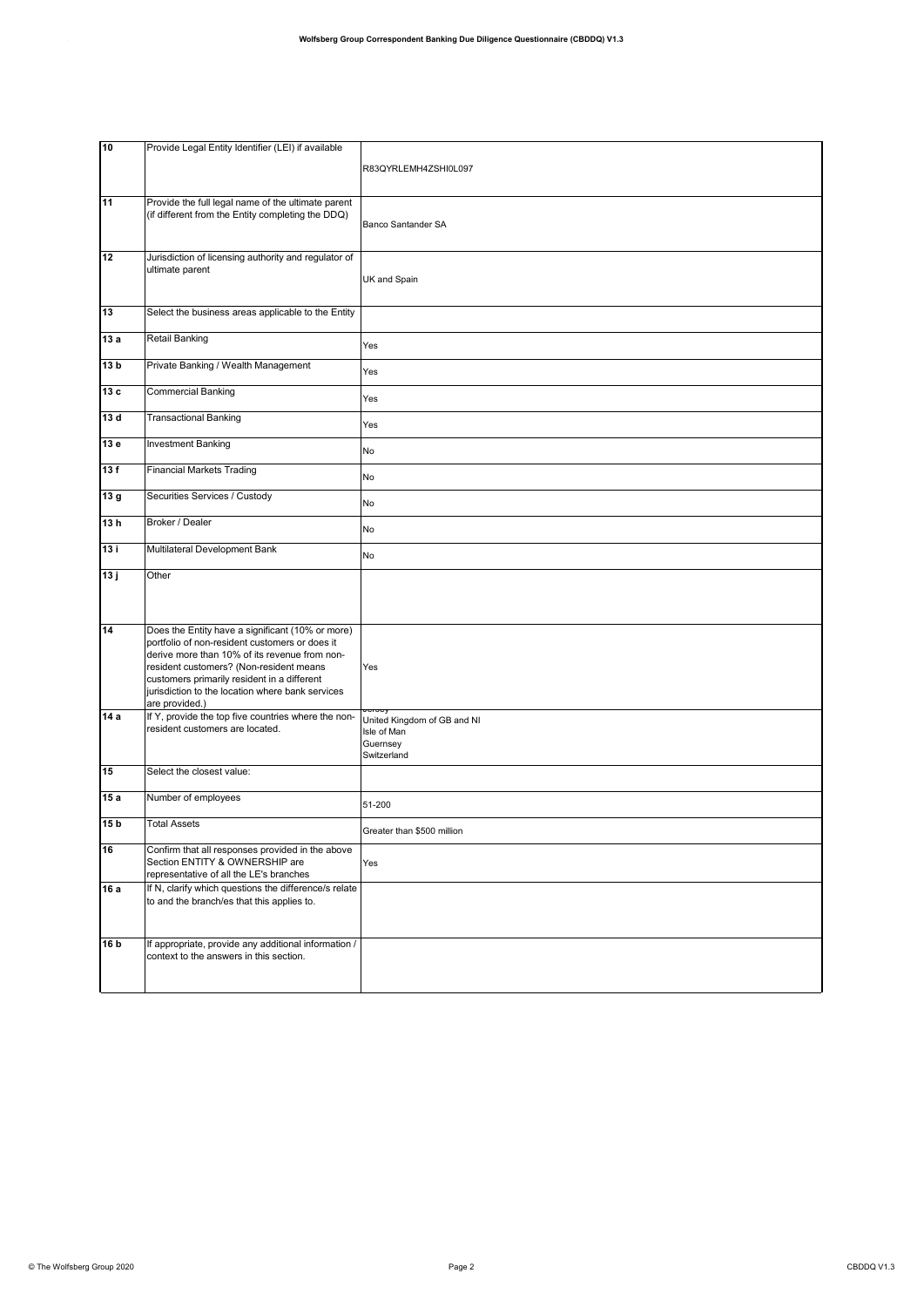|                 | <b>2. PRODUCTS &amp; SERVICES</b>                                                                                              |      |  |
|-----------------|--------------------------------------------------------------------------------------------------------------------------------|------|--|
| 17              | Does the Entity offer the following products and<br>services:                                                                  |      |  |
| 17a             | <b>Correspondent Banking</b>                                                                                                   | No   |  |
| 17 a1           | If Y                                                                                                                           |      |  |
| 17 a2           | Does the Entity offer Correspondent Banking<br>services to domestic banks?                                                     |      |  |
| 17a3            | Does the Entity allow domestic bank clients to<br>provide downstream relationships?                                            |      |  |
| 17 a4           | Does the Entity have processes and procedures<br>in place to identify downstream relationships with<br>domestic banks?         |      |  |
| 17 a5           | Does the Entity offer correspondent banking<br>services to Foreign Banks?                                                      |      |  |
| 17 a6           | Does the Entity allow downstream relationships<br>with Foreign Banks?                                                          |      |  |
| 17 a7           | Does the Entity have processes and procedures<br>in place to identify downstream relationships with<br>Foreign Banks?          |      |  |
| 17 a8           | Does the Entity offer correspondent banking<br>services to regulated MSBs/MVTS?                                                |      |  |
| 17 a9           | Does the Entity allow downstream relationships<br>with MSBs/MVTS?                                                              |      |  |
| 17 a10          | Does the Entity have processes and procedures<br>in place to identify downstream relationships with<br>MSB /MVTS?              |      |  |
| 17 b            | Private Banking (domestic & international)                                                                                     | Yes  |  |
| 17c             | <b>Trade Finance</b>                                                                                                           | No   |  |
| 17 d            | Payable Through Accounts                                                                                                       | No   |  |
| 17 e            | <b>Stored Value Instruments</b>                                                                                                | No   |  |
| 17f             | Cross Border Bulk Cash Delivery                                                                                                | No   |  |
| 17 <sub>g</sub> | Domestic Bulk Cash Delivery                                                                                                    | No   |  |
| 17h             | International Cash Letter                                                                                                      | No   |  |
| 17 i            | Remote Deposit Capture                                                                                                         | No   |  |
| 17j             | Virtual /Digital Currencies                                                                                                    | No   |  |
| 17 k            | <b>Low Price Securities</b>                                                                                                    | No   |  |
| 17 <sub>1</sub> | <b>Hold Mail</b>                                                                                                               | No   |  |
| 17 <sub>m</sub> | <b>Cross Border Remittances</b>                                                                                                | Yes  |  |
| 17 <sub>n</sub> | Service to walk-in customers (non-account<br>holders)                                                                          | No   |  |
| 17 o            | Sponsoring Private ATMs                                                                                                        | No   |  |
| 17 p            | Other high risk products and services identified by<br>the Entity                                                              | None |  |
| 18              | Confirm that all responses provided in the above<br>Section PRODUCTS & SERVICES are<br>representative of all the LE's branches | Yes  |  |
| 18 a            | If N, clarify which questions the difference/s relate<br>to and the branch/es that this applies to.                            |      |  |
| 18 <sub>b</sub> | If appropriate, provide any additional information /<br>context to the answers in this section.                                |      |  |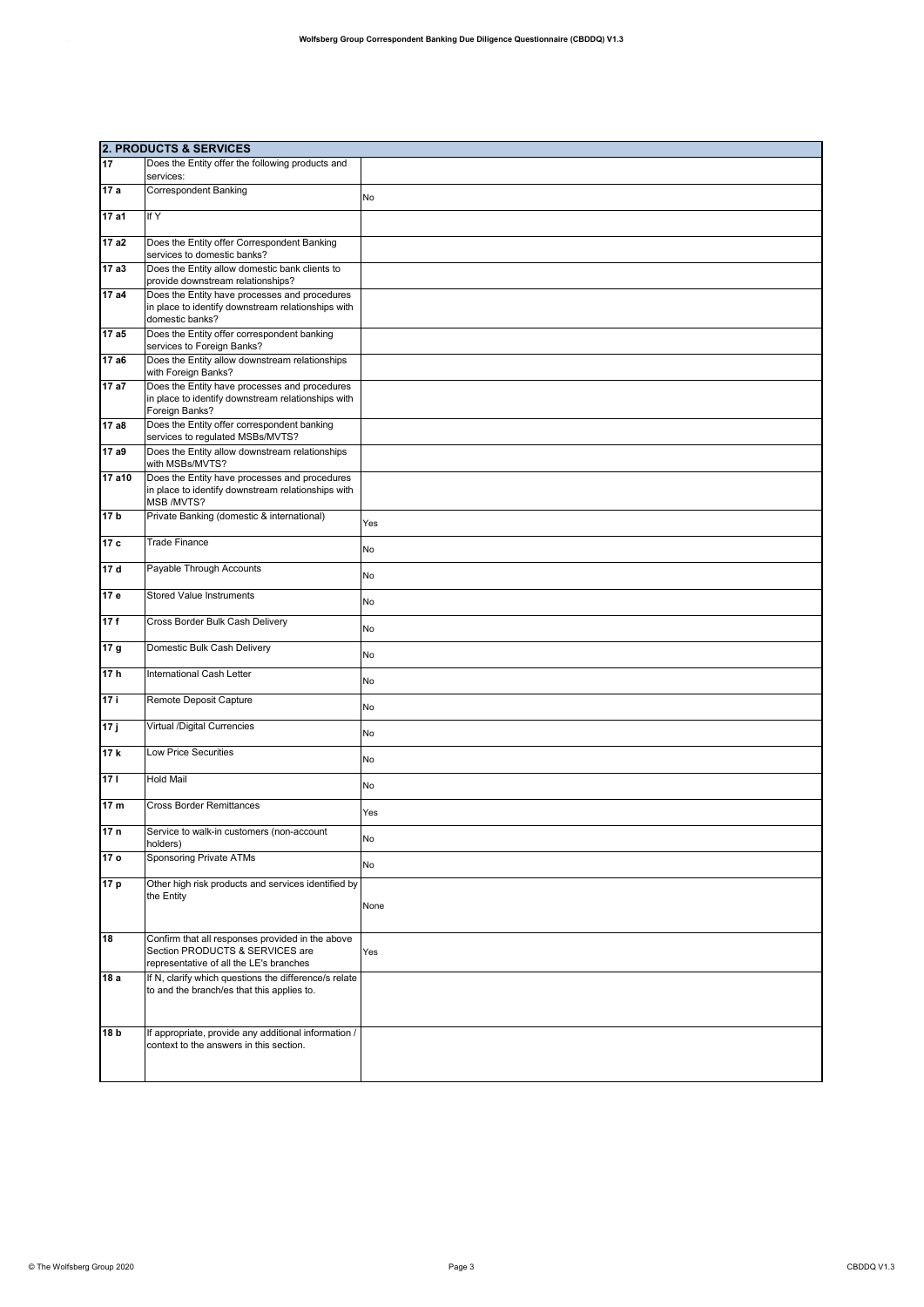|                 | 3. AML, CTF & SANCTIONS PROGRAMME                                                                                                                |                |
|-----------------|--------------------------------------------------------------------------------------------------------------------------------------------------|----------------|
| 19              | Does the Entity have a programme that sets                                                                                                       |                |
|                 | minimum AML, CTF and Sanctions standards                                                                                                         |                |
|                 | regarding the following components:                                                                                                              |                |
| 19 a            | Appointed Officer with sufficient                                                                                                                | Yes            |
|                 | experience/expertise                                                                                                                             |                |
| 19 <sub>b</sub> | <b>Cash Reporting</b>                                                                                                                            | Not Applicable |
| 19 с            | CDD                                                                                                                                              | Yes            |
| 19 d            | <b>EDD</b>                                                                                                                                       | Yes            |
| 19 e            | <b>Beneficial Ownership</b>                                                                                                                      | Yes            |
| 19f             | <b>Independent Testing</b>                                                                                                                       | Yes            |
| 19g             | Periodic Review                                                                                                                                  | Yes            |
| 19h             | Policies and Procedures                                                                                                                          | Yes            |
| 19 i            | <b>Risk Assessment</b>                                                                                                                           | Yes            |
| 19j             | Sanctions                                                                                                                                        | Yes            |
| 19 k            | <b>PEP Screening</b>                                                                                                                             | Yes            |
| 191             | <b>Adverse Information Screening</b>                                                                                                             | Yes            |
| 19 m            | <b>Suspicious Activity Reporting</b>                                                                                                             | Yes            |
| 19 <sub>n</sub> | <b>Training and Education</b>                                                                                                                    | Yes            |
| 19 o            | <b>Transaction Monitoring</b>                                                                                                                    | Yes            |
| 20              | How many full time employees are in the Entity's<br>AML, CTF & Sanctions Compliance Department?                                                  | 10-50          |
| 21              | Is the Entity's AML, CTF & Sanctions policy<br>approved at least annually by the Board or<br>equivalent Senior Management Committee?             | Yes            |
| 22              | Does the Board or equivalent Senior<br>Management Committee receive regular reporting<br>on the status of the AML, CTF & Sanctions<br>programme? | Monthly        |
| 23              | Does the Entity use third parties to carry out any<br>components of its AML, CTF & Sanctions<br>programme?                                       | No             |
| 23 a            | If Y, provide further details                                                                                                                    |                |
| 24              | Confirm that all responses provided in the above<br>Section AML, CTF & SANCTIONS Programme<br>are representative of all the LE's branches        | Yes            |
| 24a             | If N, clarify which questions the difference/s relate<br>to and the branch/es that this applies to.                                              |                |
| 24 <sub>b</sub> | If appropriate, provide any additional information /<br>context to the answers in this section.                                                  |                |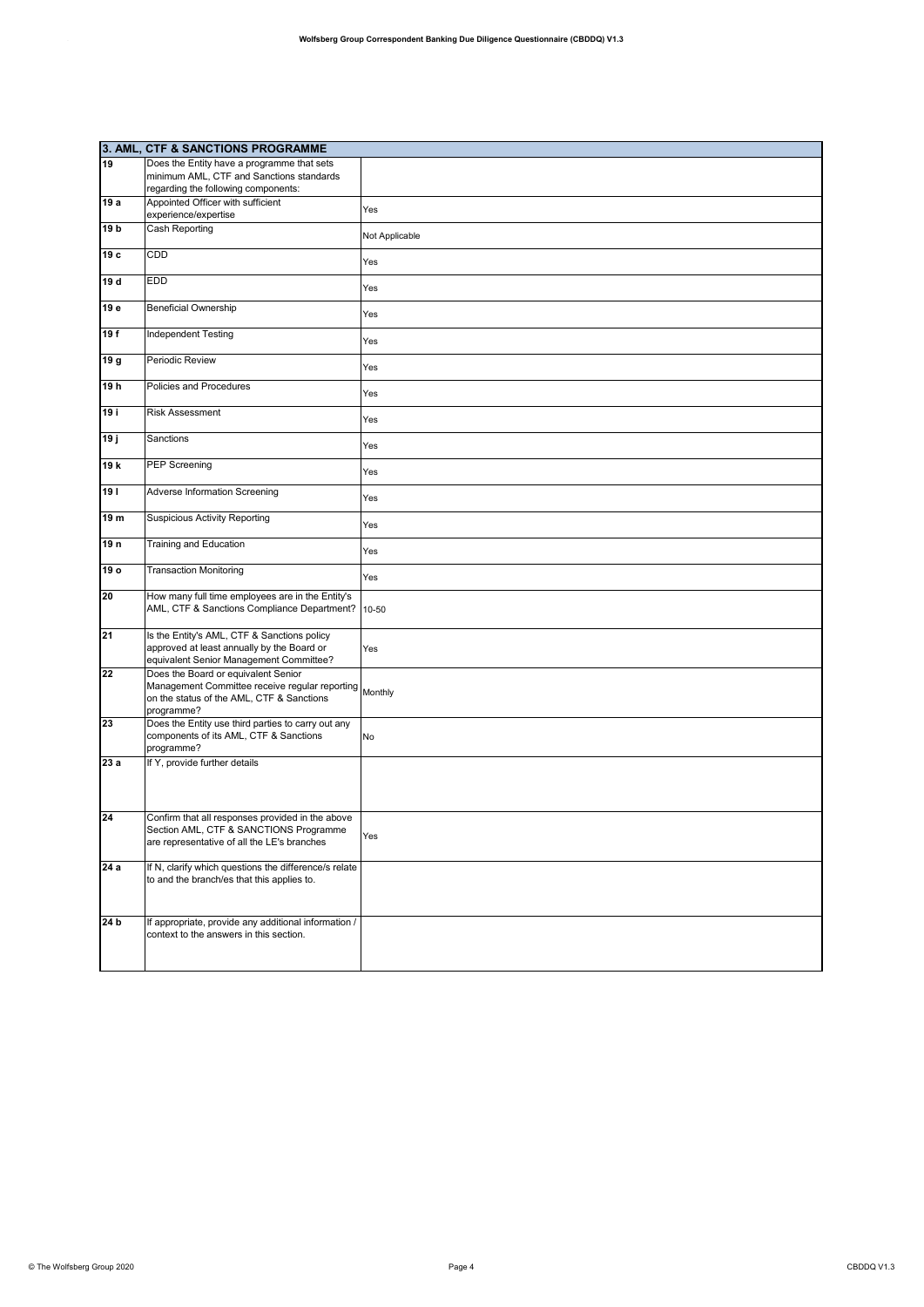|                 | 4. ANTI BRIBERY & CORRUPTION                                                                                                                                                                                                                   |                                                                      |
|-----------------|------------------------------------------------------------------------------------------------------------------------------------------------------------------------------------------------------------------------------------------------|----------------------------------------------------------------------|
| 25              | Has the Entity documented policies and<br>procedures consistent with applicable ABC<br>regulations and requirements to [reasonably]<br>prevent, detect and report bribery and corruption?                                                      | Yes                                                                  |
| 26              | Does the Entity have an enterprise wide<br>programme that sets minimum ABC standards?                                                                                                                                                          | Yes                                                                  |
| 27              | Has the Entity appointed a designated officer or<br>officers with sufficient experience/expertise<br>responsible for coordinating the ABC<br>programme?                                                                                        | Yes                                                                  |
| 28              | Does the Entity have adequate staff with<br>appropriate levels of experience/expertise to<br>implement the ABC programme?                                                                                                                      | Yes                                                                  |
| 29              | Is the Entity's ABC programme applicable to:                                                                                                                                                                                                   | Both joint ventures and third parties acting on behalf of the Entity |
| 30              | Does the Entity have a global ABC policy that:                                                                                                                                                                                                 |                                                                      |
| 30 a            | Prohibits the giving and receiving of bribes? This<br>includes promising, offering, giving, solicitation or<br>receiving of anything of value, directly or<br>indirectly, if improperly intended to influence<br>action or obtain an advantage | Yes                                                                  |
| 30 <sub>b</sub> | Includes enhanced requirements regarding<br>interaction with public officials?                                                                                                                                                                 | Yes                                                                  |
| 30c             | Includes a prohibition against the falsification of<br>books and records (this may be within the ABC<br>policy or any other policy applicable to the Legal<br>Entity)?                                                                         | Yes                                                                  |
| 31              | Does the Entity have controls in place to monitor<br>the effectiveness of their ABC programme?                                                                                                                                                 | Yes                                                                  |
| 32              | Does the Entity's Board or Senior Management<br>Committee receive regular Management<br>Information on ABC matters?                                                                                                                            | Yes                                                                  |
| 33              | Does the Entity perform an Enterprise Wide ABC<br>risk assessment?                                                                                                                                                                             | Yes                                                                  |
| 33 a            | If Y select the frequency                                                                                                                                                                                                                      | 12 Months                                                            |
| 34              | Does the Entity have an ABC residual risk rating<br>that is the net result of the controls effectiveness<br>and the inherent risk assessment?                                                                                                  | Yes                                                                  |
| 35              | Does the Entity's ABC EWRA cover the inherent<br>risk components detailed below:                                                                                                                                                               |                                                                      |
| 35a             | Potential liability created by intermediaries and<br>other third-party providers as appropriate                                                                                                                                                | Yes                                                                  |
| 35 <sub>b</sub> | Corruption risks associated with the countries and<br>industries in which the Entity does business,<br>directly or through intermediaries                                                                                                      | Yes                                                                  |
| 35 c            | Transactions, products or services, including<br>those that involve state-owned or state-controlled Yes<br>entities or public officials                                                                                                        |                                                                      |
| 35 d            | Corruption risks associated with gifts and<br>hospitality, hiring/internships, charitable donations Yes<br>and political contributions                                                                                                         |                                                                      |
| 35 e            | Changes in business activities that may materially<br>increase the Entity's corruption risk                                                                                                                                                    | Yes                                                                  |
| 36              | Does the Entity's internal audit function or other<br>independent third party cover ABC Policies and<br>Procedures?                                                                                                                            | Yes                                                                  |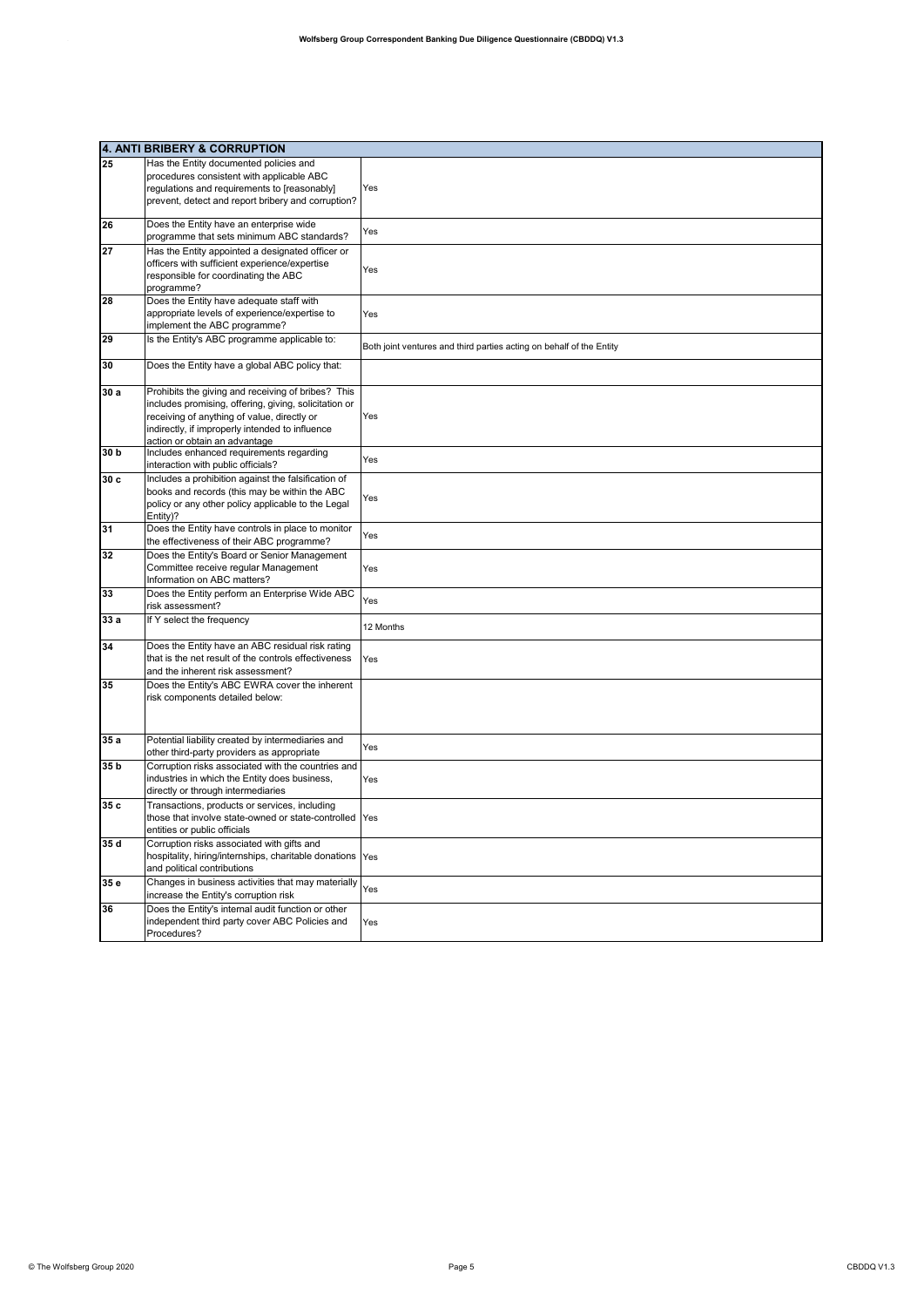| 37              | Does the Entity provide mandatory ABC training<br>to:                                                                                |                                                                                                                                                                   |
|-----------------|--------------------------------------------------------------------------------------------------------------------------------------|-------------------------------------------------------------------------------------------------------------------------------------------------------------------|
| 37 a            | Board and senior Committee Management                                                                                                | Yes                                                                                                                                                               |
| 37 <sub>b</sub> | 1st Line of Defence                                                                                                                  | Yes                                                                                                                                                               |
| 37 c            | 2nd Line of Defence                                                                                                                  | Yes                                                                                                                                                               |
| 37 d            | 3rd Line of Defence                                                                                                                  | No                                                                                                                                                                |
| 37 e            | 3rd parties to which specific compliance activities<br>subject to ABC risk have been outsourced                                      | Yes                                                                                                                                                               |
| 37f             | Non-employed workers as appropriate<br>(contractors/consultants)                                                                     | Yes                                                                                                                                                               |
| 38              | Does the Entity provide ABC training that is<br>targeted to specific roles, responsibilities and<br>activities?                      | Yes                                                                                                                                                               |
| 39              | Confirm that all responses provided in the above<br>Section Anti Bribery & Corruption are<br>representative of all the LE's branches | Yes                                                                                                                                                               |
| 39 a            | If N, clarify which questions the difference/s relate<br>to and the branch/es that this applies to.                                  |                                                                                                                                                                   |
| 39 b            | If appropriate, provide any additional information /<br>context to the answers in this section.                                      | Whilst for question 37d the third line of defence receive this AB&C training it is via a group function and not directly<br>from Santander Financial Services plc |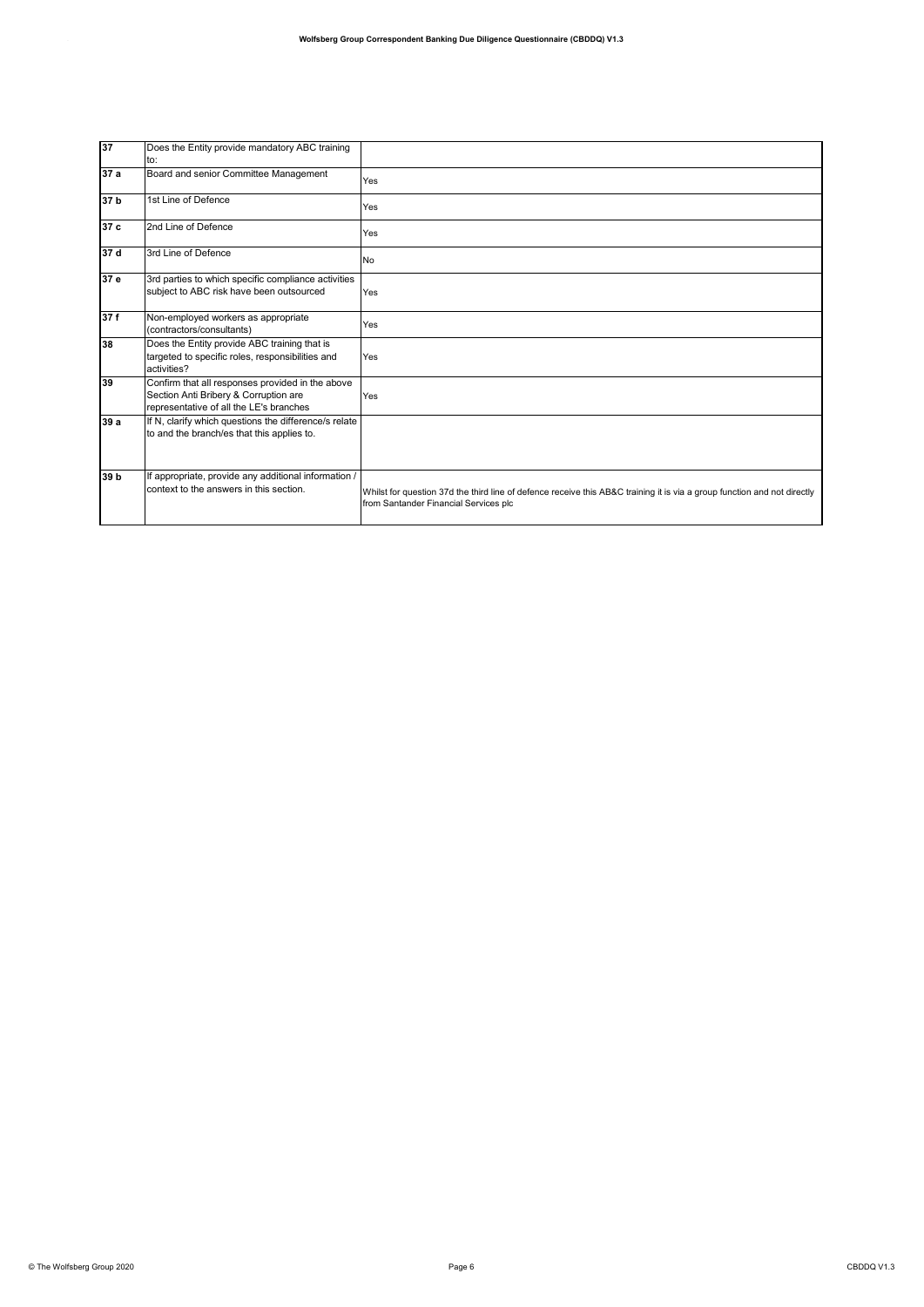|                 | 5. AML, CTF & SANCTIONS POLICIES & PROCEDURES                          |                 |
|-----------------|------------------------------------------------------------------------|-----------------|
| 40              | Has the Entity documented policies and                                 |                 |
|                 | procedures consistent with applicable AML, CTF                         |                 |
|                 | & Sanctions regulations and requirements to                            |                 |
|                 |                                                                        |                 |
| 40 a            | reasonably prevent, detect and report:                                 |                 |
|                 | Money laundering                                                       | Yes             |
| 40 <sub>b</sub> | Terrorist financing                                                    |                 |
|                 |                                                                        | Yes             |
| 40 c            | Sanctions violations                                                   |                 |
|                 |                                                                        | Yes             |
|                 |                                                                        |                 |
| 41              | Are the Entity's policies and procedures updated<br>at least annually? | Yes             |
| 42              | Are the Entity's policies and procedures gapped                        |                 |
|                 | against/compared to:                                                   |                 |
| 42 a            | <b>US Standards</b>                                                    |                 |
|                 |                                                                        | No              |
| 42 a1           | If Y, does the Entity retain a record of the results?                  |                 |
|                 |                                                                        |                 |
| 42 b            | <b>EU Standards</b>                                                    |                 |
|                 |                                                                        | Yes             |
| 42 b1           | If Y, does the Entity retain a record of the results?                  |                 |
|                 |                                                                        | Yes             |
| 43              | Does the Entity have policies and procedures                           |                 |
|                 | that:                                                                  |                 |
| 43 a            | Prohibit the opening and keeping of anonymous                          |                 |
|                 | and fictitious named accounts                                          | Yes             |
| 43 b            | Prohibit the opening and keeping of accounts for                       |                 |
|                 | unlicensed banks and/or NBFIs                                          | Yes             |
| 43 с            | Prohibit dealing with other entities that provide                      |                 |
|                 | banking services to unlicensed banks                                   | Yes             |
| 43 d            | Prohibit accounts/relationships with shell banks                       |                 |
|                 |                                                                        | Yes             |
| 43 e            | Prohibit dealing with another entity that provides                     |                 |
|                 | services to shell banks                                                | Yes             |
| 43 f            | Prohibit opening and keeping of accounts for                           |                 |
|                 | Section 311 designated entities                                        | Yes             |
| 43 g            | Prohibit opening and keeping of accounts for any                       |                 |
|                 | of unlicensed/unregulated remittance agents,                           |                 |
|                 | exchanges houses, casa de cambio, bureaux de                           | Yes             |
|                 | change or money transfer agents                                        |                 |
| 43h             | Assess the risks of relationships with domestic                        |                 |
|                 | and foreign PEPs, including their family and close Yes                 |                 |
|                 | associates                                                             |                 |
| 43 i            | Define escalation processes for financial crime                        | Yes             |
|                 | risk issues                                                            |                 |
| 43 ј            | Define the process, where appropriate, for                             |                 |
|                 | terminating existing customer relationships due to                     | Yes             |
|                 | financial crime risk                                                   |                 |
| 43 k            | Specify how potentially suspicious activity                            |                 |
|                 | identified by employees is to be escalated and                         | Yes             |
|                 | investigated                                                           |                 |
| 431             | Outline the processes regarding screening for                          | Yes             |
| 43 m            | sanctions, PEPs and negative media                                     |                 |
|                 | Outline the processes for the maintenance of<br>internal "watchlists"  | Yes             |
| 44              | Has the Entity defined a risk tolerance statement                      |                 |
|                 | or similar document which defines a risk boundary Yes                  |                 |
|                 | around their business?                                                 |                 |
| 45              | Does the Entity have a record retention                                |                 |
|                 | procedures that comply with applicable laws?                           | Yes             |
| 45 a            | If Y, what is the retention period?                                    |                 |
|                 |                                                                        | 5 years or more |
| 46              | Confirm that all responses provided in the above                       |                 |
|                 | Section POLICIES & PROCEDURES are                                      | Yes             |
|                 | representative of all the LE's branches                                |                 |
| 46 a            | If N, clarify which questions the difference/s relate                  |                 |
|                 | to and the branch/es that this applies to.                             |                 |
|                 |                                                                        |                 |
|                 |                                                                        |                 |
| 46 b            | If appropriate, provide any additional information /                   |                 |
|                 | context to the answers in this section.                                |                 |
|                 |                                                                        |                 |
|                 |                                                                        |                 |
|                 |                                                                        |                 |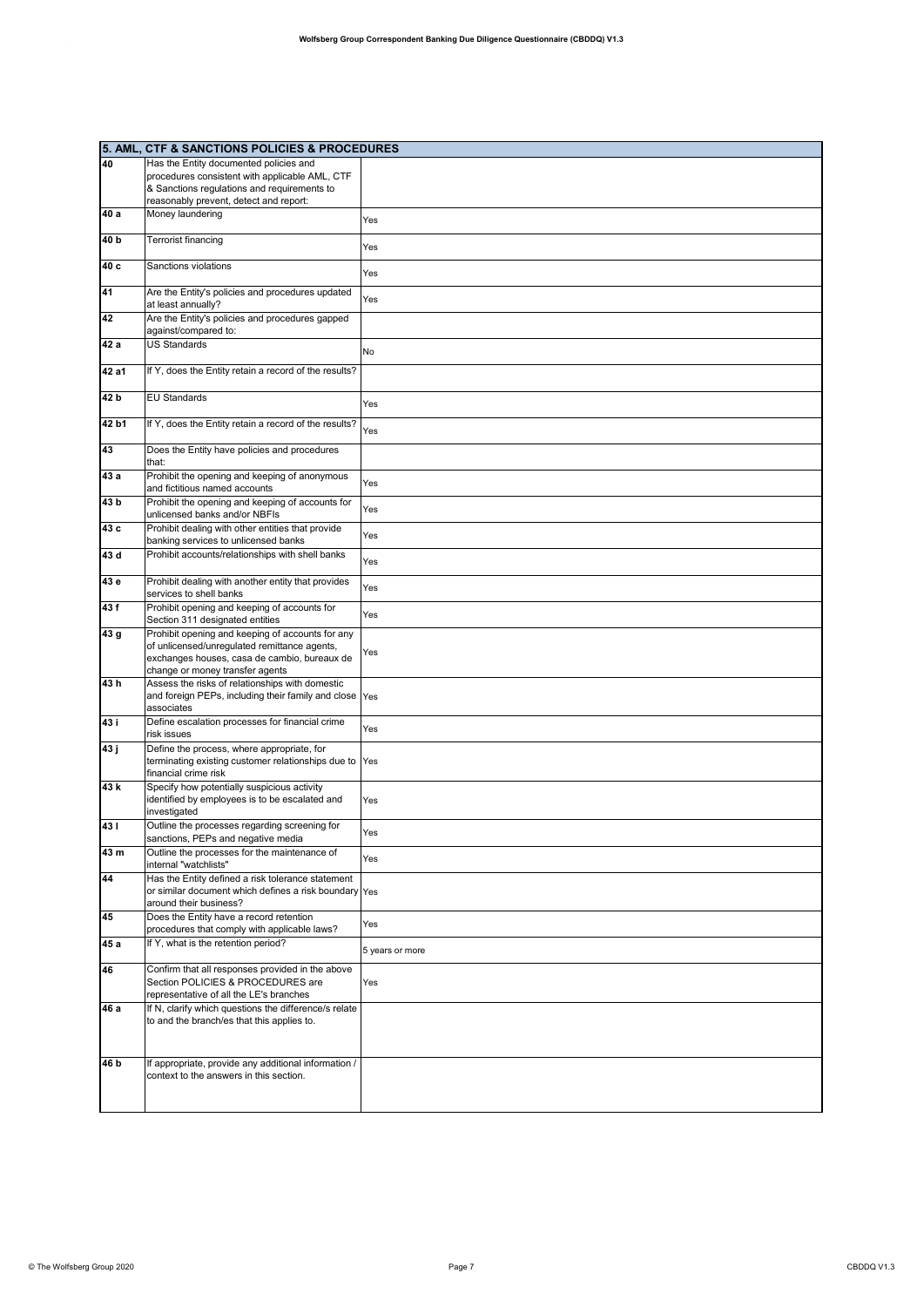|                 | 6. AML, CTF & SANCTIONS RISK ASSESSMENT                                                            |     |
|-----------------|----------------------------------------------------------------------------------------------------|-----|
| 47              | Does the Entity's AML & CTF EWRA cover the                                                         |     |
|                 | inherent risk components detailed below:                                                           |     |
| 47a             | Client                                                                                             | Yes |
| 47 b            | Product                                                                                            | Yes |
| 47 c            | Channel                                                                                            | Yes |
| 47d             | Geography                                                                                          | Yes |
| 48              | Does the Entity's AML & CTF EWRA cover the<br>controls effectiveness components detailed<br>below: |     |
| 48a             | <b>Transaction Monitoring</b>                                                                      | Yes |
| 48 <sub>b</sub> | <b>Customer Due Diligence</b>                                                                      | Yes |
| 48c             | PEP Identification                                                                                 | Yes |
| 48d             | <b>Transaction Screening</b>                                                                       | Yes |
| 48 e            | Name Screening against Adverse Media &<br><b>Negative News</b>                                     | Yes |
| 48f             | Training and Education                                                                             | Yes |
| 48 g            | Governance                                                                                         | Yes |
| 48h             | Management Information                                                                             | Yes |
| 49              | Has the Entity's AML & CTF EWRA been<br>completed in the last 12 months?                           | Yes |
| 49 a            | If N, provide the date when the last AML & CTF<br>EWRA was completed.                              |     |
| 50              | Does the Entity's Sanctions EWRA cover the<br>inherent risk components detailed below:             |     |
| 50 a            | Client                                                                                             | Yes |
| 50 b            | Product                                                                                            | Yes |
| 50c             | Channel                                                                                            | Yes |
| 50 d            | Geography                                                                                          | Yes |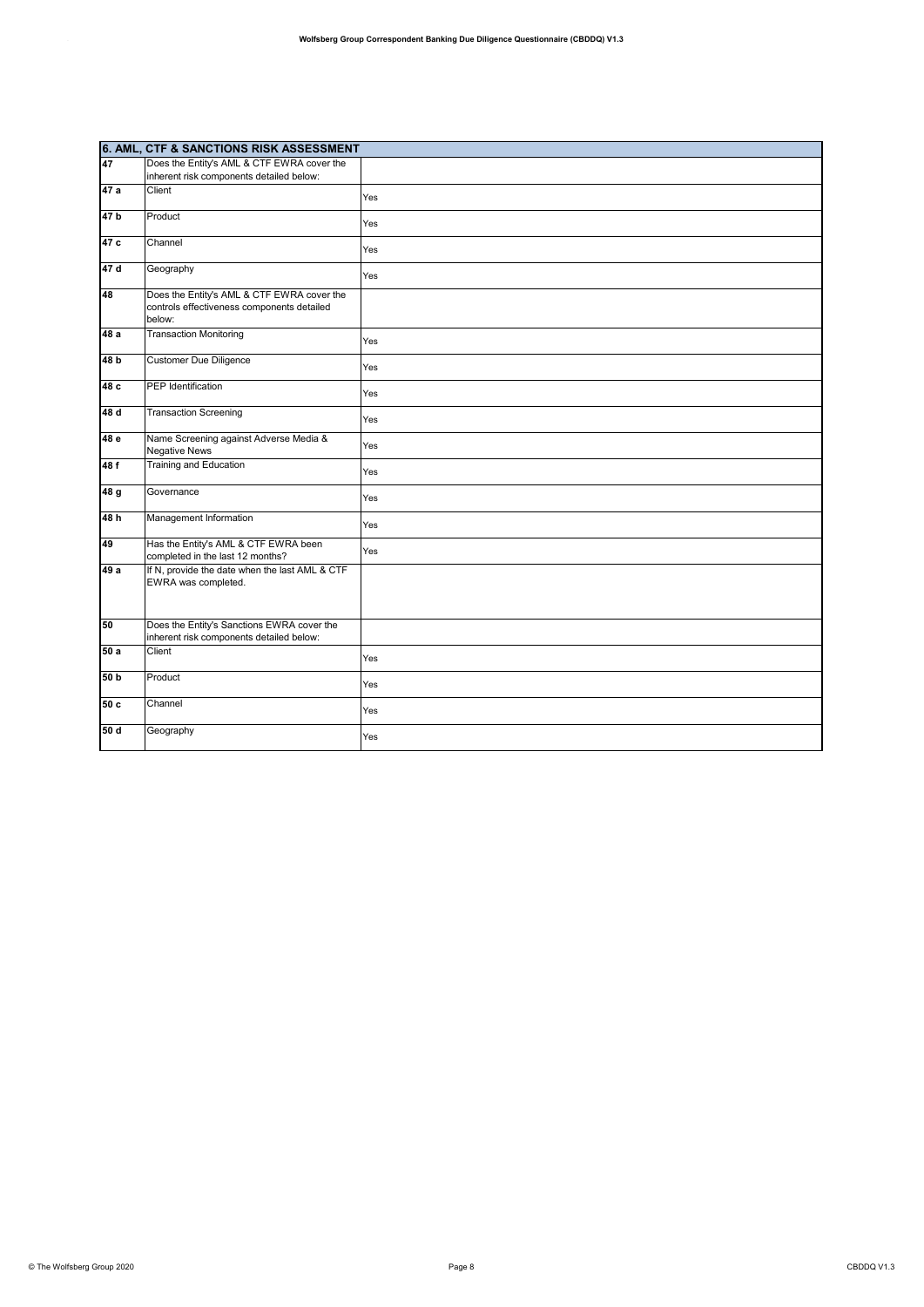| 151               | Does the Entity's Sanctions EWRA cover the<br>controls effectiveness components detailed<br>below:                                                 |     |
|-------------------|----------------------------------------------------------------------------------------------------------------------------------------------------|-----|
| 51 a              | <b>Customer Due Diligence</b>                                                                                                                      | Yes |
| 51 b              | <b>Transaction Screening</b>                                                                                                                       | Yes |
| $\overline{51}$ c | Name Screening                                                                                                                                     | Yes |
| 51 d              | List Management                                                                                                                                    | Yes |
| 51 e              | Training and Education                                                                                                                             | Yes |
| 51f               | Governance                                                                                                                                         | Yes |
| 51 <sub>g</sub>   | Management Information                                                                                                                             | Yes |
| 52                | Has the Entity's Sanctions EWRA been<br>completed in the last 12 months?                                                                           | Yes |
| 52 a              | If N, provide the date when the last Sanctions<br>EWRA was completed.                                                                              |     |
| 53                | Confirm that all responses provided in the above<br>Section AML, CTF & SANCTIONS RISK<br>ASSESSMENT are representative of all the LE's<br>branches | Yes |
| 53 a              | If N, clarify which questions the difference/s relate<br>to and the branch/es that this applies to.                                                |     |
| 53 b              | If appropriate, provide any additional information /<br>context to the answers in this section.                                                    |     |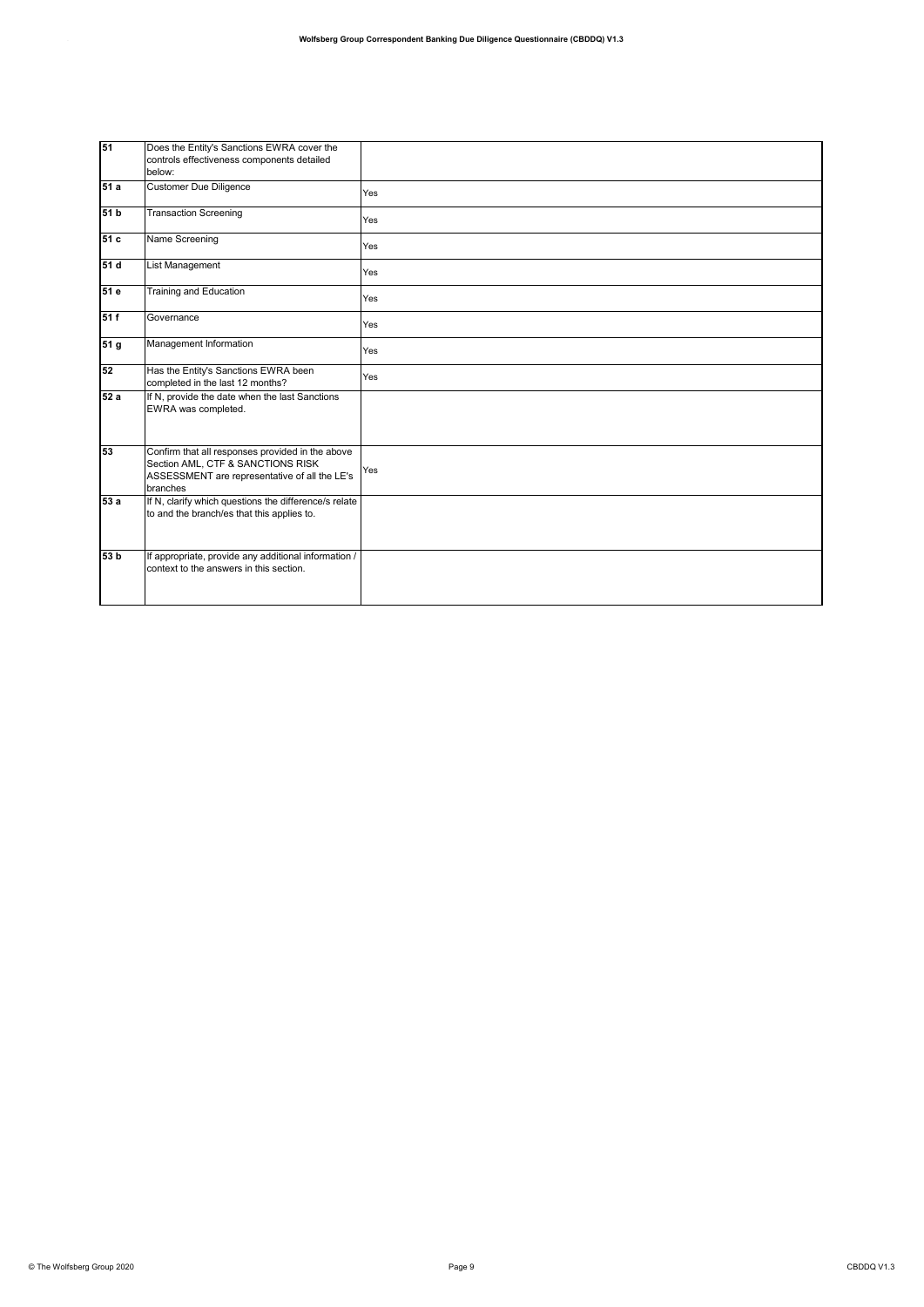|                 | 7. KYC, CDD and EDD                                                                                                                    |     |
|-----------------|----------------------------------------------------------------------------------------------------------------------------------------|-----|
| 54              | Does the Entity verify the identity of the<br>customer?                                                                                | Yes |
| 55              | Do the Entity's policies and procedures set out<br>when CDD must be completed, e.g. at the time of Yes<br>onboarding or within 30 days |     |
| 56              | Which of the following does the Entity gather and<br>retain when conducting CDD? Select all that<br>apply:                             |     |
| 56 a            | Ownership structure                                                                                                                    | Yes |
| 56 b            | Customer identification                                                                                                                | Yes |
| 56 c            | <b>Expected activity</b>                                                                                                               | Yes |
| 56 d            | Nature of business/employment                                                                                                          | Yes |
| 56 e            | Product usage                                                                                                                          | Yes |
| 56f             | Purpose and nature of relationship                                                                                                     | Yes |
| 56 g            | Source of funds                                                                                                                        | Yes |
| 56 h            | Source of wealth                                                                                                                       | Yes |
| 57              | Are each of the following identified:                                                                                                  |     |
| 57a             | Ultimate beneficial ownership                                                                                                          | Yes |
| 57a1            | Are ultimate beneficial owners verified?                                                                                               | Yes |
| 57 <sub>b</sub> | Authorised signatories (where applicable)                                                                                              | Yes |
| 57c             | Key controllers                                                                                                                        | Yes |
| 57d             | Other relevant parties                                                                                                                 | Yes |
| 58              | What is the Entity's minimum (lowest) threshold<br>applied to beneficial ownership identification?                                     | 10% |
| 59              | Does the due diligence process result in<br>customers receiving a risk classification?                                                 | Yes |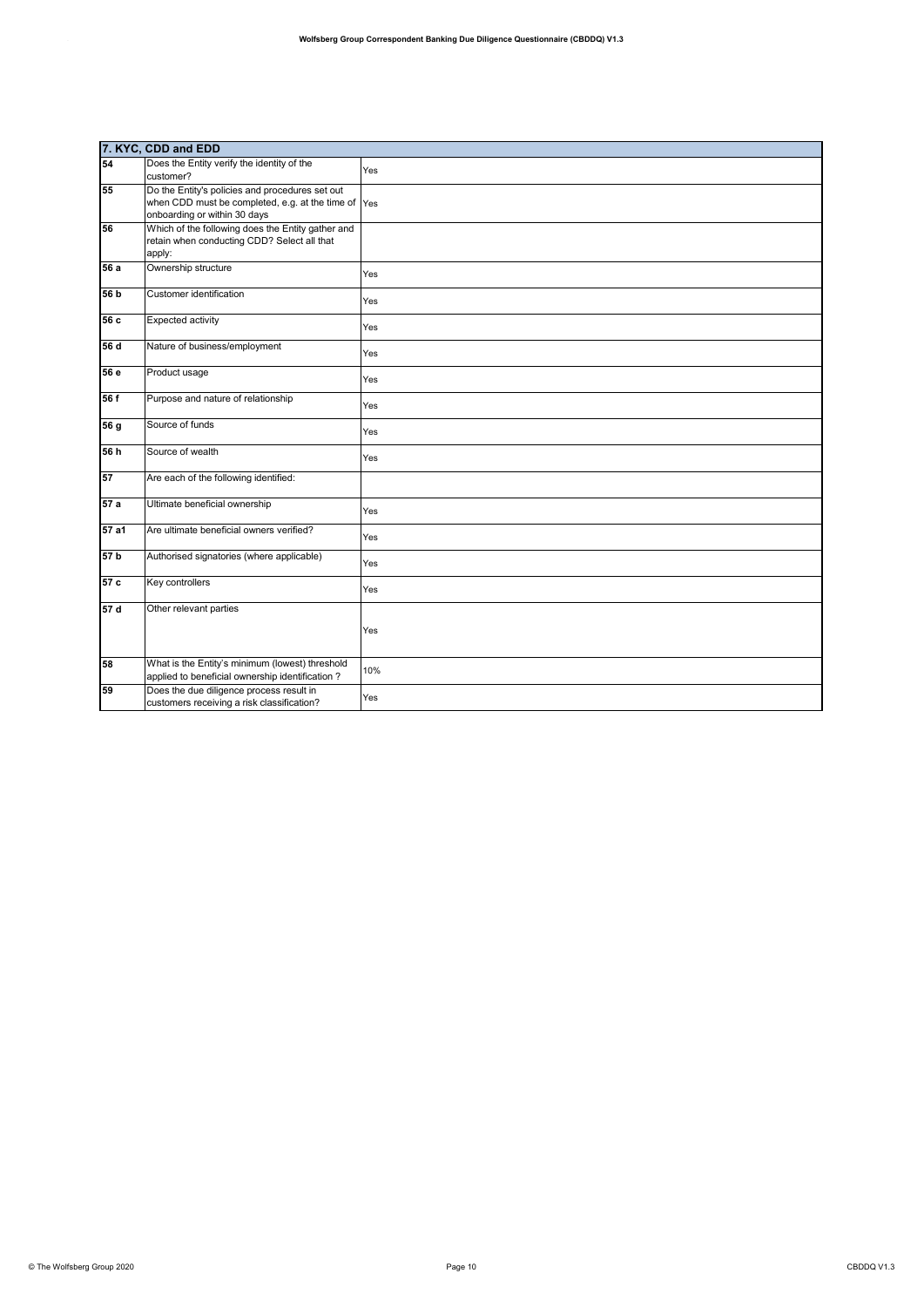| 60              | If Y, what factors/criteria are used to determine<br>the customer's risk classification? Select all that<br>apply:                                                                                                     |                                     |
|-----------------|------------------------------------------------------------------------------------------------------------------------------------------------------------------------------------------------------------------------|-------------------------------------|
| 60 a            | <b>Product Usage</b>                                                                                                                                                                                                   | Yes                                 |
| 60 b            | Geography                                                                                                                                                                                                              | Yes                                 |
| 60 c            | <b>Business Type/Industry</b>                                                                                                                                                                                          | Yes                                 |
| 60 d            | Legal Entity type                                                                                                                                                                                                      | Yes                                 |
| 60 e            | Adverse Information                                                                                                                                                                                                    | Yes                                 |
| 60 f            | Other (specify)                                                                                                                                                                                                        |                                     |
| 61              | Does the Entity have a risk based approach to<br>screening customers for adverse media/negative<br>news?                                                                                                               | Yes                                 |
| 62              | If Y, is this at:                                                                                                                                                                                                      |                                     |
| 62 a            | Onboarding                                                                                                                                                                                                             | Yes                                 |
| 62 b            | <b>KYC</b> renewal                                                                                                                                                                                                     | Yes                                 |
| 62c             | <b>Trigger event</b>                                                                                                                                                                                                   | Yes                                 |
| 63              | What is the method used by the Entity to screen<br>for adverse media / negative news?                                                                                                                                  | Combination of automated and manual |
| 64              | Does the Entity have a risk based approach to<br>screening customers and connected parties to<br>determine whether they are PEPs, or controlled<br>by PEPs?                                                            | Yes                                 |
| 65              | If Y, is this at:                                                                                                                                                                                                      |                                     |
| 65 a            | Onboarding                                                                                                                                                                                                             | Yes                                 |
| 65 <sub>b</sub> | <b>KYC</b> renewal                                                                                                                                                                                                     | Yes                                 |
| 65 c            | Trigger event                                                                                                                                                                                                          | Yes                                 |
| 66              | What is the method used by the Entity to screen<br>PEP <sub>s</sub> ?                                                                                                                                                  | Automated                           |
| 67              | Does the Entity have policies, procedures and<br>processes to review and escalate potential<br>matches from screening customers and<br>connected parties to determine whether they are<br>PEPs, or controlled by PEPs? | Yes                                 |
| 68              | Does the Entity have a process to review and<br>update customer information based on:                                                                                                                                  |                                     |
| 68 a            | <b>KYC</b> renewal                                                                                                                                                                                                     | Yes                                 |
| 68 b            | Trigger event                                                                                                                                                                                                          | Yes                                 |
| 69              | Does the Entity maintain and report metrics on<br>current and past periodic or trigger event due<br>diligence reviews?                                                                                                 | Yes                                 |
|                 |                                                                                                                                                                                                                        |                                     |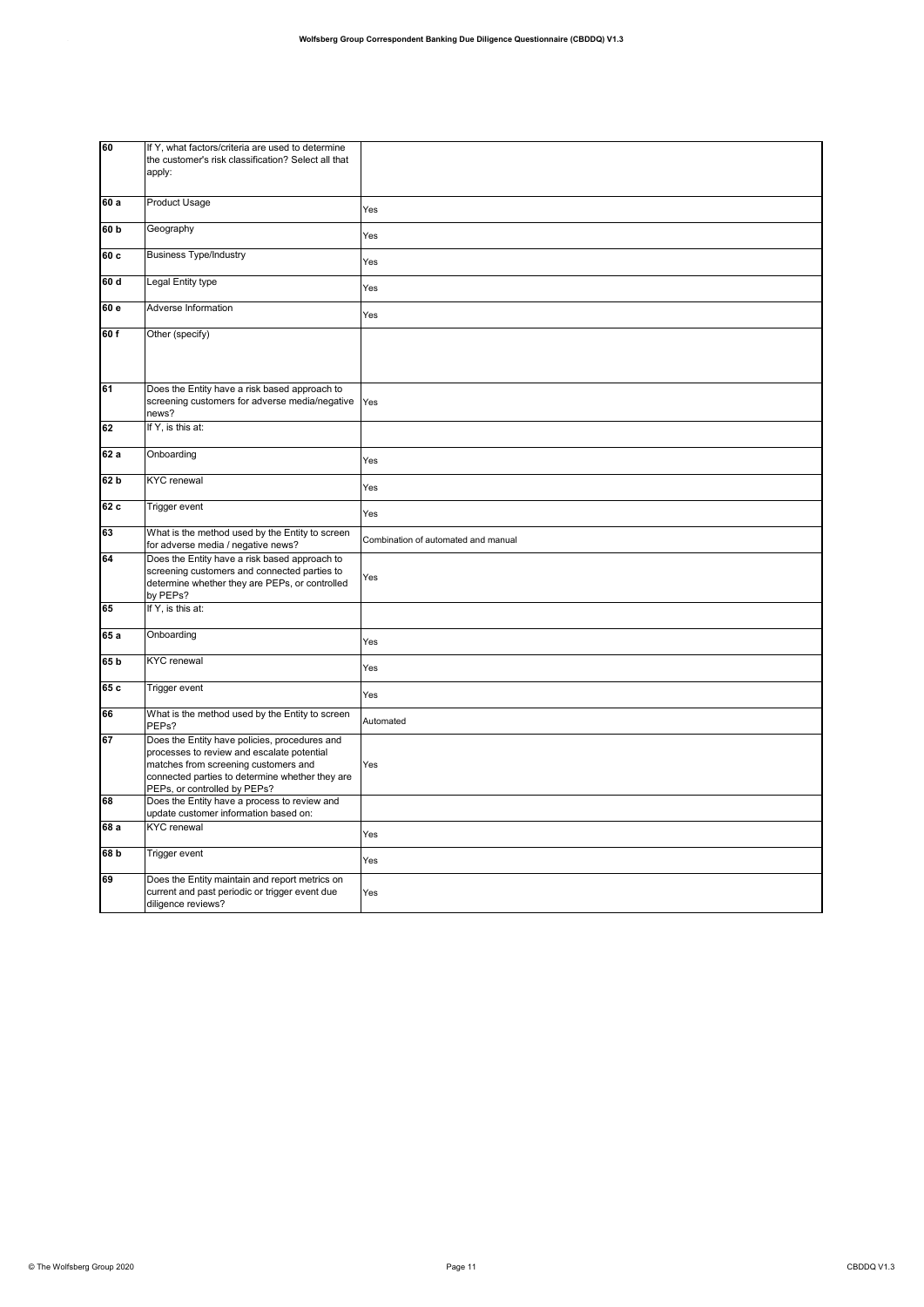| 70    | From the list below, which categories of<br>customers or industries are subject to EDD and/or<br>are restricted, or prohibited by the Entity's FCC<br>programme? |                                                                               |
|-------|------------------------------------------------------------------------------------------------------------------------------------------------------------------|-------------------------------------------------------------------------------|
| 70 a  | Non-account customers                                                                                                                                            | Prohibited                                                                    |
| 70 b  | Non-resident customers                                                                                                                                           | EDD on a risk based approach                                                  |
| 70 c  | Shell banks                                                                                                                                                      | Prohibited                                                                    |
| 70 d  | <b>MVTS/ MSB customers</b>                                                                                                                                       | EDD & restricted on a risk based approach                                     |
| 70 e  | <b>PEPs</b>                                                                                                                                                      | EDD & restricted on a risk based approach                                     |
| 70f   | <b>PEP Related</b>                                                                                                                                               | EDD & restricted on a risk based approach                                     |
| 70 g  | <b>PEP Close Associate</b>                                                                                                                                       | EDD & restricted on a risk based approach                                     |
| 70 h  | <b>Correspondent Banks</b>                                                                                                                                       | Prohibited                                                                    |
| 70 h1 | If EDD or EDD & restricted, does the EDD<br>assessment contain the elements as set out in the<br><b>Wolfsberg Correspondent Banking Principles</b><br>2014?      | Yes                                                                           |
| 70 i  | Arms, defense, military                                                                                                                                          | EDD & restricted on a risk based approach                                     |
| 70 j  | Atomic power                                                                                                                                                     | EDD & restricted on a risk based approach                                     |
| 70 k  | <b>Extractive industries</b>                                                                                                                                     | EDD & restricted on a risk based approach                                     |
| 70 I  | Precious metals and stones                                                                                                                                       | EDD & restricted on a risk based approach                                     |
| 70 m  | Unregulated charities                                                                                                                                            | EDD & restricted on a risk based approach                                     |
| 70 n  | Regulated charities                                                                                                                                              | EDD & restricted on a risk based approach                                     |
| 70 o  | Red light business / Adult entertainment                                                                                                                         | Prohibited                                                                    |
| 70 p  | Non-Government Organisations                                                                                                                                     | EDD & restricted on a risk based approach                                     |
| 70 q  | Virtual currencies                                                                                                                                               | Prohibited                                                                    |
| 70 r  | Marijuana                                                                                                                                                        | Prohibited                                                                    |
| 70 s  | Embassies/Consulates                                                                                                                                             | EDD & restricted on a risk based approach                                     |
| 70 t  | Gambling                                                                                                                                                         | EDD & restricted on a risk based approach                                     |
| 70 u  | Payment Service Provider                                                                                                                                         | Prohibited                                                                    |
| 70 v  | Other (specify)                                                                                                                                                  | CBD is permitted with EDD and restricted on a risk based approach.            |
| 71    | If restricted, provide details of the restriction                                                                                                                | If a client is restricted, prior approval is required from senior executives. |
| 72    | Does the Entity perform an additional control or<br>quality review on clients subject to EDD?                                                                    | Yes                                                                           |
| 73    | Confirm that all responses provided in the above<br>Section KYC, CDD and EDD are representative<br>of all the LE's branches                                      | Yes                                                                           |
| 73 a  | If N, clarify which questions the difference/s relate<br>to and the branch/es that this applies to                                                               |                                                                               |
| 73 b  | If appropriate, provide any additional information /<br>context to the answers in this section.                                                                  |                                                                               |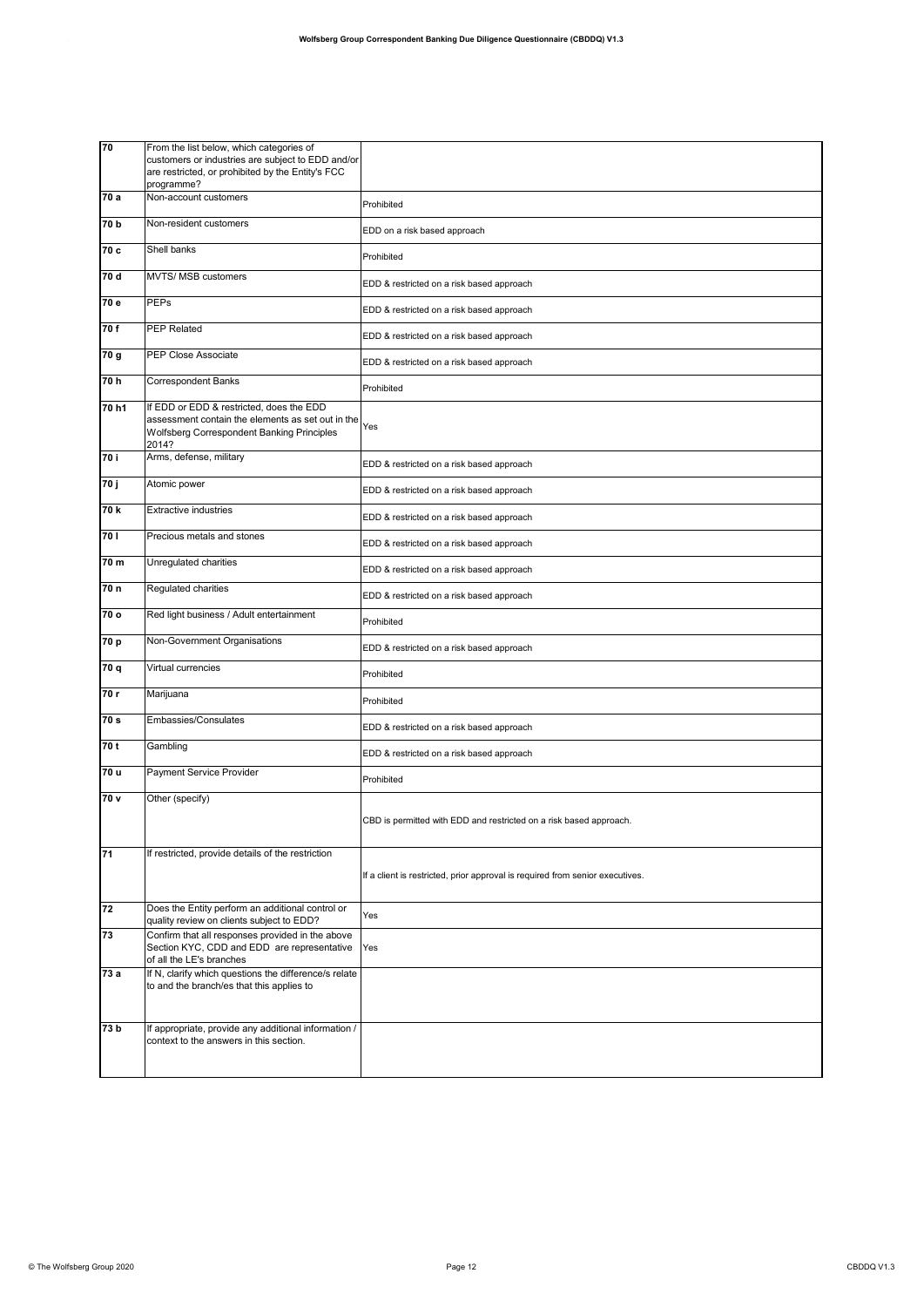|                 | <b>8. MONITORING &amp; REPORTING</b>                                                                                                                               |           |  |
|-----------------|--------------------------------------------------------------------------------------------------------------------------------------------------------------------|-----------|--|
| 74              | Does the Entity have risk based policies,<br>procedures and monitoring processes for the<br>identification and reporting of suspicious activity?                   | Yes       |  |
| 75              | What is the method used by the Entity to monitor<br>transactions for suspicious activities?                                                                        | Automated |  |
| 76              | If manual or combination selected, specify what<br>type of transactions are monitored manually                                                                     |           |  |
| 77              | Does the Entity have regulatory requirements to<br>report suspicious transactions?                                                                                 | Yes       |  |
| 77 a            | If Y, does the Entity have policies, procedures and<br>processes to comply with suspicious transaction<br>reporting requirements?                                  | Yes       |  |
| 78              | Does the Entity have policies, procedures and<br>processes to review and escalate matters arising<br>from the monitoring of customer transactions and<br>activity? | Yes       |  |
| 79              | Confirm that all responses provided in the above<br>Section MONITORING & REPORTING are<br>representative of all the LE's branches                                  | Yes       |  |
| 79 a            | If N, clarify which questions the difference/s relate<br>to and the branch/es that this applies to                                                                 |           |  |
| 79 <sub>b</sub> | If appropriate, provide any additional information /<br>context to the answers in this section.                                                                    |           |  |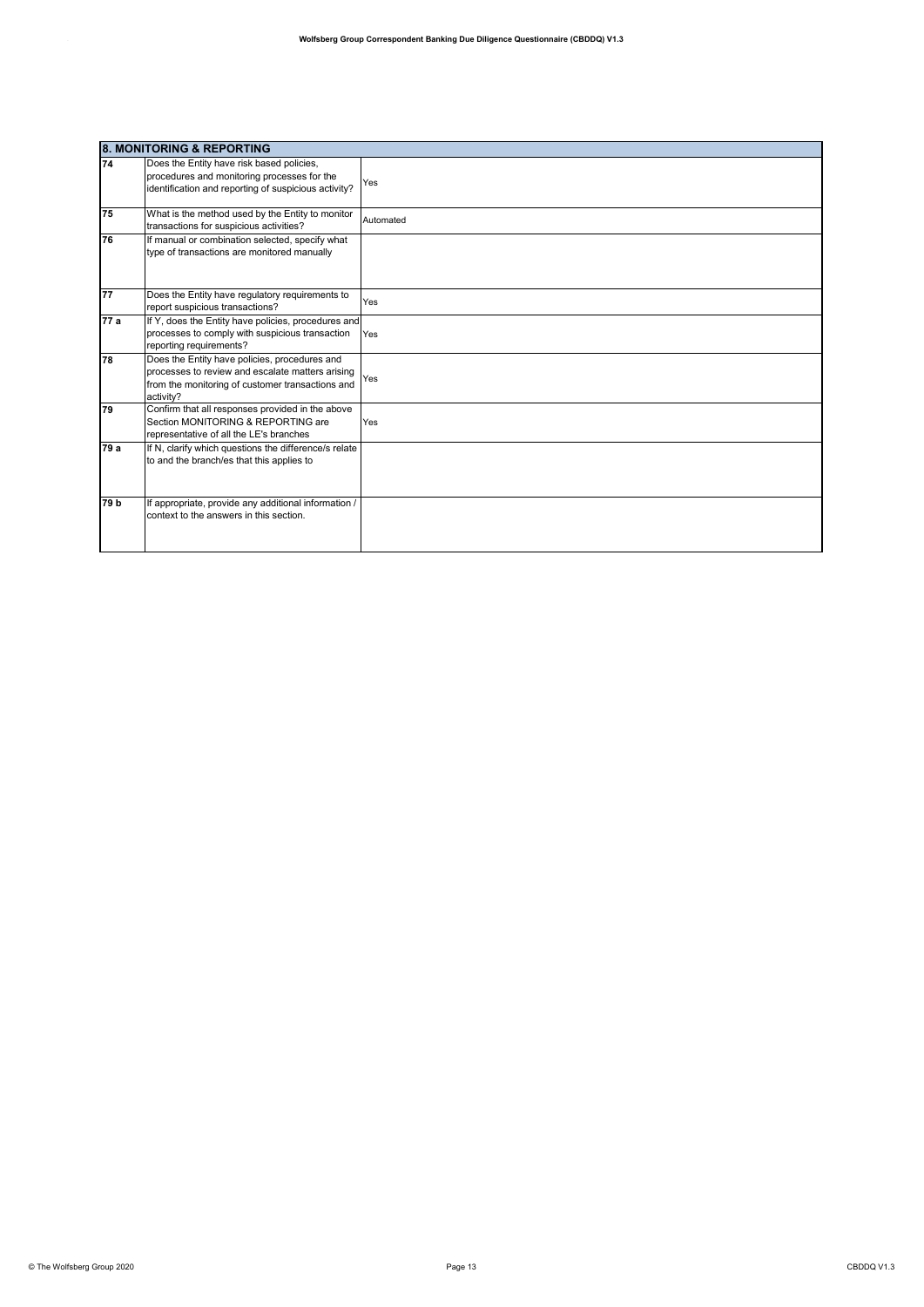|                 | 9. PAYMENT TRANSPARENCY                                                                             |                                                                                               |  |
|-----------------|-----------------------------------------------------------------------------------------------------|-----------------------------------------------------------------------------------------------|--|
| 80              | Does the Entity adhere to the Wolfsberg Group                                                       | Yes                                                                                           |  |
|                 | Payment Transparency Standards?                                                                     |                                                                                               |  |
| 81              | Does the Entity have policies, procedures and                                                       |                                                                                               |  |
|                 | processes to [reasonably] comply with and have                                                      |                                                                                               |  |
|                 | controls in place to ensure compliance with:                                                        |                                                                                               |  |
| 81 a            | <b>FATF Recommendation 16</b>                                                                       | Yes                                                                                           |  |
| 81 b            | <b>Local Regulations</b>                                                                            | Yes                                                                                           |  |
| 81 b1           | Specify the regulation                                                                              |                                                                                               |  |
|                 |                                                                                                     | The Money Laundering and Terrorist Financing Regulations 2017 as amended by 2019 Regulations. |  |
| 81 c            | If N, explain                                                                                       |                                                                                               |  |
| 82              | Does the Entity have processes in place to                                                          |                                                                                               |  |
|                 | respond to Request For Information (RFIs) from                                                      | Yes                                                                                           |  |
|                 | other entities in a timely manner?                                                                  |                                                                                               |  |
| 83              | Does the Entity have controls to support the                                                        |                                                                                               |  |
|                 | inclusion of required and accurate originator                                                       | Yes                                                                                           |  |
|                 | information in international payment messages?                                                      |                                                                                               |  |
| 84              | Does the Entity have controls to support the                                                        |                                                                                               |  |
|                 | inclusion of required beneficiary information                                                       | Yes                                                                                           |  |
|                 | international payment messages?                                                                     |                                                                                               |  |
| 85              | Confirm that all responses provided in the above                                                    |                                                                                               |  |
|                 | Section PAYMENT TRANSPARENCY are<br>representative of all the LE's branches                         | Yes                                                                                           |  |
| 85 a            |                                                                                                     |                                                                                               |  |
|                 | If N, clarify which questions the difference/s relate<br>to and the branch/es that this applies to. |                                                                                               |  |
|                 |                                                                                                     |                                                                                               |  |
| 85 <sub>b</sub> | If appropriate, provide any additional information /                                                |                                                                                               |  |
|                 | context to the answers in this section.                                                             |                                                                                               |  |
|                 |                                                                                                     |                                                                                               |  |
|                 |                                                                                                     |                                                                                               |  |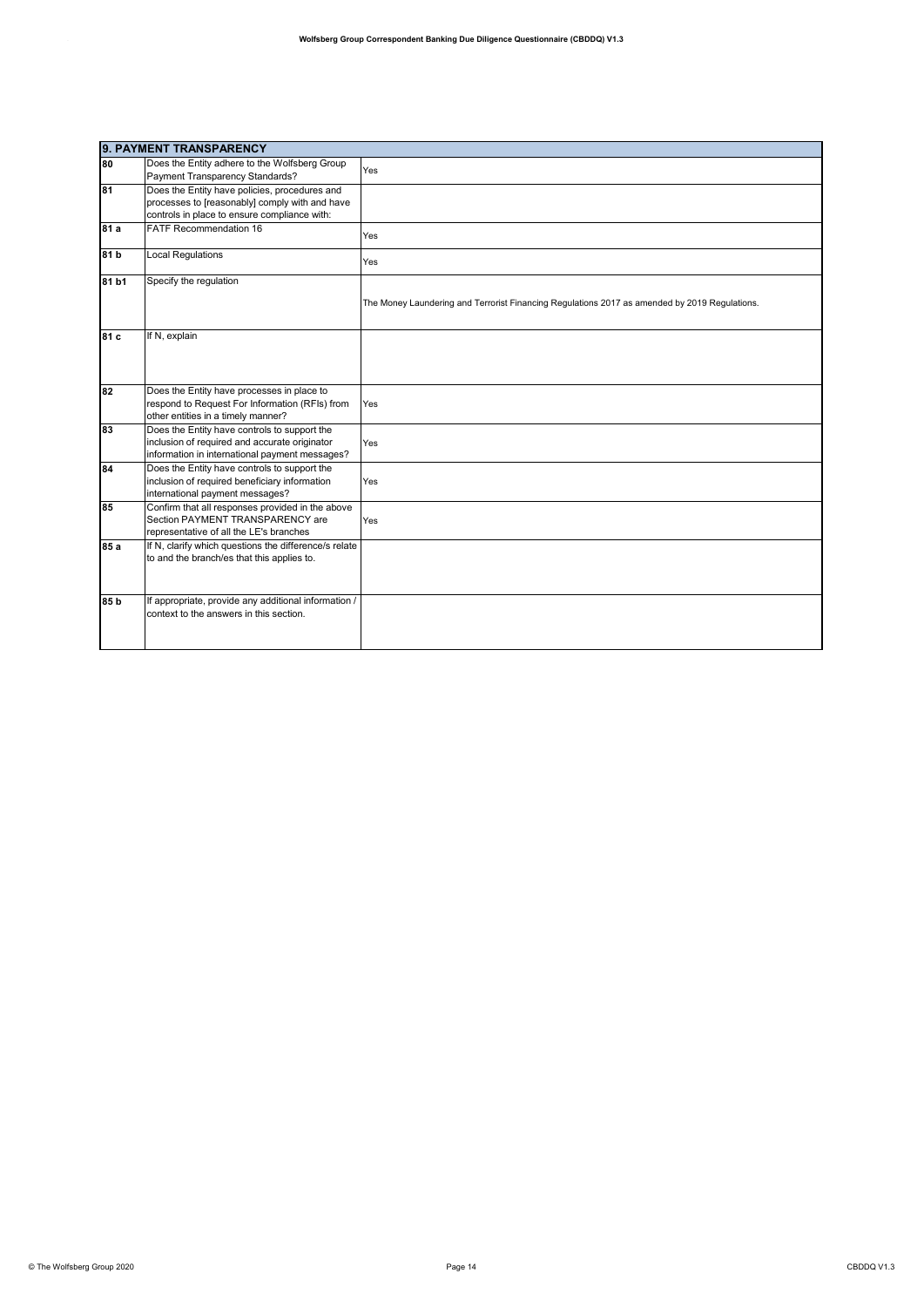|                 | <b>10. SANCTIONS</b>                                                                                                                                                                                                                                                                                                                        |                                                                                         |
|-----------------|---------------------------------------------------------------------------------------------------------------------------------------------------------------------------------------------------------------------------------------------------------------------------------------------------------------------------------------------|-----------------------------------------------------------------------------------------|
| 86              | Does the Entity have a Sanctions Policy approved<br>by management regarding compliance with<br>sanctions law applicable to the Entity, including<br>with respect its business conducted with, or<br>through accounts held at foreign financial<br>institutions?                                                                             | Yes                                                                                     |
| 87              | Does the Entity have policies, procedures, or<br>other controls reasonably designed to prevent the<br>use of another entity's accounts or services in a<br>manner causing the other entity to violate<br>sanctions prohibitions applicable to the other<br>entity (including prohibitions within the other<br>entity's local jurisdiction)? | Yes                                                                                     |
| 88              | Does the Entity have policies, procedures or other<br>controls reasonably designed to prohibit and/or<br>detect actions taken to evade applicable<br>sanctions prohibitions, such as stripping, or the<br>resubmission and/or masking, of sanctions<br>relevant information in cross border transactions?                                   | Yes                                                                                     |
| 89              | Does the Entity screen its customers, including<br>beneficial ownership information collected by the<br>Entity, during onboarding and regularly thereafter<br>against Sanctions Lists?                                                                                                                                                      | Yes                                                                                     |
| 90              | What is the method used by the Entity?                                                                                                                                                                                                                                                                                                      | Automated                                                                               |
| 91              | Does the Entity screen all sanctions relevant data,<br>including at a minimum, entity and location<br>information, contained in cross border<br>transactions against Sanctions Lists?                                                                                                                                                       | Yes                                                                                     |
| 92              | What is the method used by the Entity?                                                                                                                                                                                                                                                                                                      | Automated                                                                               |
| 93              | Select the Sanctions Lists used by the Entity in its<br>sanctions screening processes:                                                                                                                                                                                                                                                      |                                                                                         |
| 93 a            | <b>Consolidated United Nations Security Council</b><br>Sanctions List (UN)                                                                                                                                                                                                                                                                  | Used for screening customers and beneficial owners and for filtering transactional data |
| 93 <sub>b</sub> | United States Department of the Treasury's Office<br>of Foreign Assets Control (OFAC)                                                                                                                                                                                                                                                       | Used for screening customers and beneficial owners and for filtering transactional data |
| 93 c            | Office of Financial Sanctions Implementation HMT<br>(OFSI)                                                                                                                                                                                                                                                                                  | Used for screening customers and beneficial owners and for filtering transactional data |
| 93 d            | European Union Consolidated List (EU)                                                                                                                                                                                                                                                                                                       | Used for screening customers and beneficial owners and for filtering transactional data |
| 93 e            | Lists maintained by other G7 member countries                                                                                                                                                                                                                                                                                               | Used for screening customers and beneficial owners and for filtering transactional data |
| 93f             | Other (specify)                                                                                                                                                                                                                                                                                                                             | Various other lists including internal watchlists are used                              |
| 94              | Question removed                                                                                                                                                                                                                                                                                                                            |                                                                                         |
| 95              | When regulatory authorities make updates to their<br>Sanctions list, how many business days before<br>the entity updates their active manual and/or<br>automated screening systems against:                                                                                                                                                 |                                                                                         |
| 95a             | Customer Data                                                                                                                                                                                                                                                                                                                               | Same day to 2 business days                                                             |
| 95 <sub>b</sub> | Transactions                                                                                                                                                                                                                                                                                                                                | Same day to 2 business days                                                             |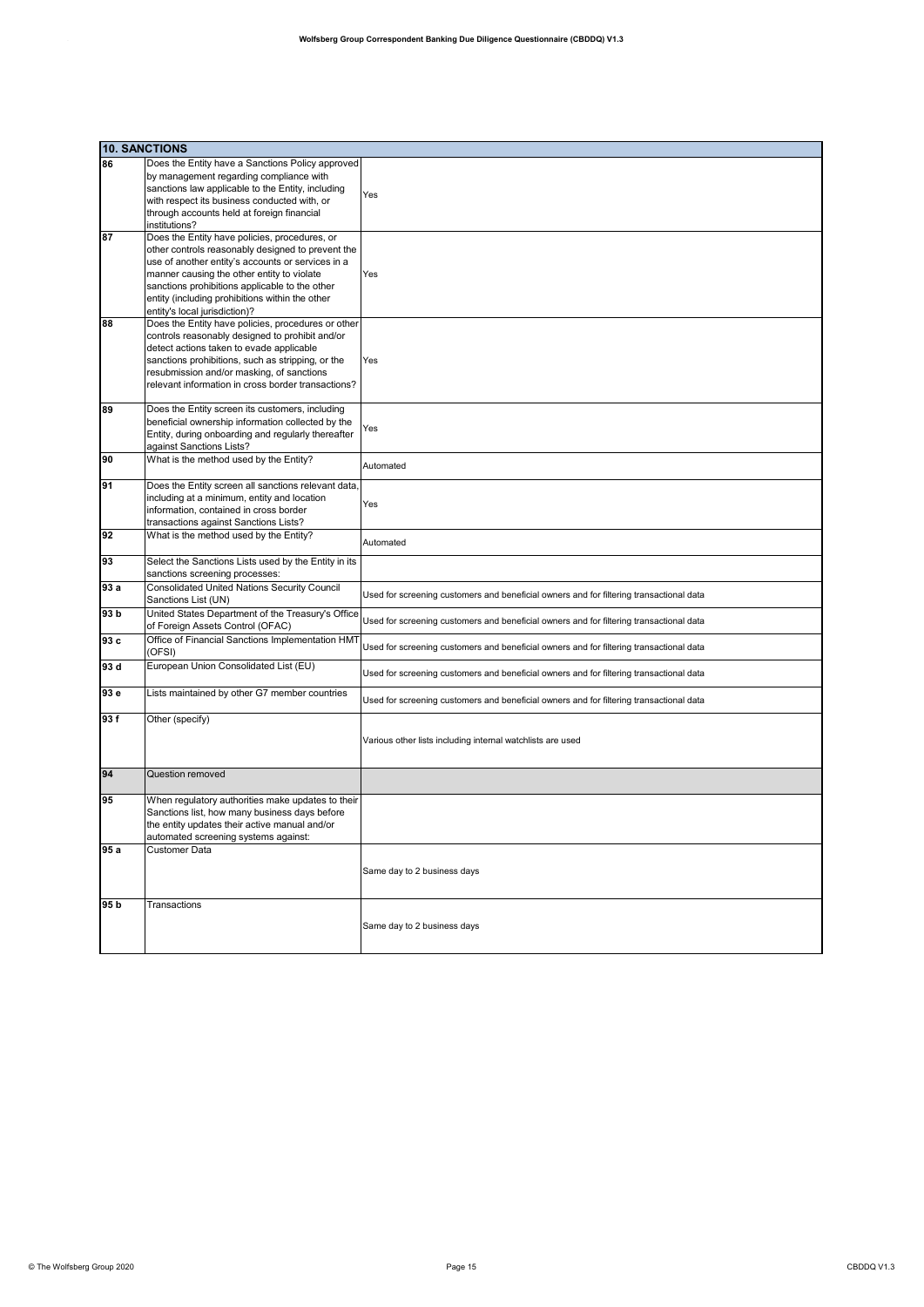| 196   | Does the Entity have a physical presence, e.g.,<br>branches, subsidiaries, or representative offices<br>located in countries/regions against which UN,<br>OFAC, OFSI, EU and G7 member countries have<br>enacted comprehensive jurisdiction-based<br>Sanctions? | <b>No</b> |
|-------|-----------------------------------------------------------------------------------------------------------------------------------------------------------------------------------------------------------------------------------------------------------------|-----------|
| 197   | Confirm that all responses provided in the above<br>Section SANCTIONS are representative of all the Yes<br>LE's branches                                                                                                                                        |           |
| 197 a | If N, clarify which questions the difference/s relate<br>to and the branch/es that this applies to.                                                                                                                                                             |           |
| 97 b  | If appropriate, provide any additional information /<br>context to the answers in this section.                                                                                                                                                                 |           |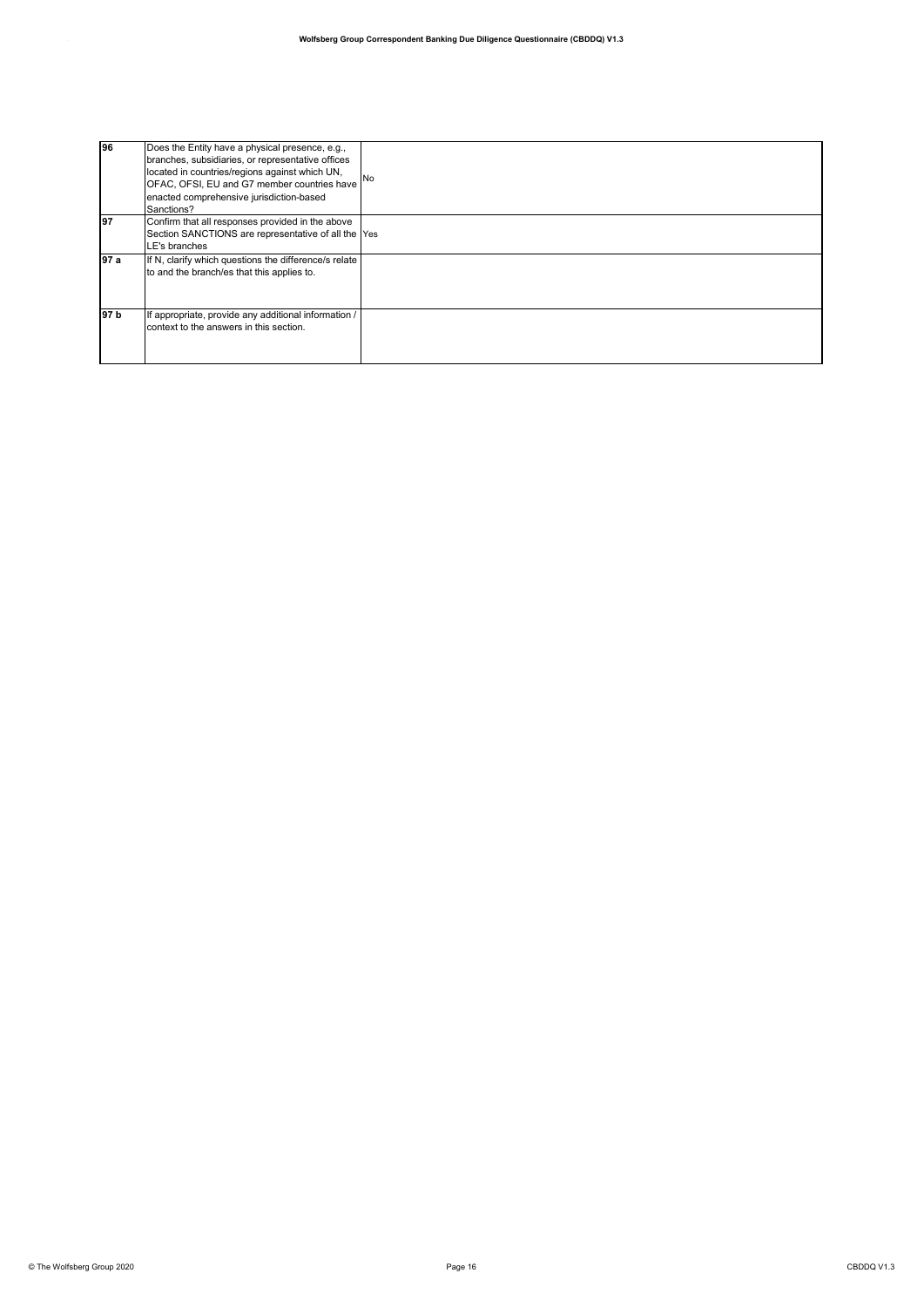|                 | <b>11. TRAINING &amp; EDUCATION</b>                                                                                                                                  |                                                                                                                                                              |  |
|-----------------|----------------------------------------------------------------------------------------------------------------------------------------------------------------------|--------------------------------------------------------------------------------------------------------------------------------------------------------------|--|
| 98              | Does the Entity provide mandatory training, which<br>includes:                                                                                                       |                                                                                                                                                              |  |
| 98 a            | Identification and reporting of transactions to<br>government authorities                                                                                            | Yes                                                                                                                                                          |  |
| 98 <sub>b</sub> | Examples of different forms of money laundering,<br>terrorist financing and sanctions violations<br>relevant for the types of products and services<br>offered       | Yes                                                                                                                                                          |  |
| 98 c            | Internal policies for controlling money laundering,<br>terrorist financing and sanctions violations                                                                  | Yes                                                                                                                                                          |  |
| 98 d            | New issues that occur in the market, e.g.,<br>significant regulatory actions or new regulations                                                                      | Yes                                                                                                                                                          |  |
| 98 e            | <b>Conduct and Culture</b>                                                                                                                                           | Yes                                                                                                                                                          |  |
| 99              | Is the above mandatory training provided to:                                                                                                                         |                                                                                                                                                              |  |
| 99 a            | Board and Senior Committee Management                                                                                                                                | Yes                                                                                                                                                          |  |
| 99 <sub>b</sub> | 1st Line of Defence                                                                                                                                                  | Yes                                                                                                                                                          |  |
| 99 c            | 2nd Line of Defence                                                                                                                                                  | Yes                                                                                                                                                          |  |
| 99 d            | 3rd Line of Defence                                                                                                                                                  | No                                                                                                                                                           |  |
| 99 e            | 3rd parties to which specific FCC activities have<br>been outsourced                                                                                                 | Yes                                                                                                                                                          |  |
| 99 f            | Non-employed workers (contractors/consultants)                                                                                                                       | Yes                                                                                                                                                          |  |
| 100             | Does the Entity provide AML, CTF & Sanctions<br>training that is targeted to specific roles,<br>responsibilities and high risk products, services<br>and activities? | Yes                                                                                                                                                          |  |
| 101             | Does the Entity provide customised training for<br>AML, CTF and Sanctions staff?                                                                                     | Yes                                                                                                                                                          |  |
| 102             | Confirm that all responses provided in the above<br>Section TRAINING & EDUCATION are<br>representative of all the LE's branches                                      | Yes                                                                                                                                                          |  |
| 102a            | If N, clarify which questions the difference/s relate<br>to and the branch/es that this applies to.                                                                  | Whilst for question 99d the third line of defence receive this training it is via a group function and not directly from<br>Santander Financial Services plc |  |
| 102 b           | If appropriate, provide any additional information /<br>context to the answers in this section.                                                                      |                                                                                                                                                              |  |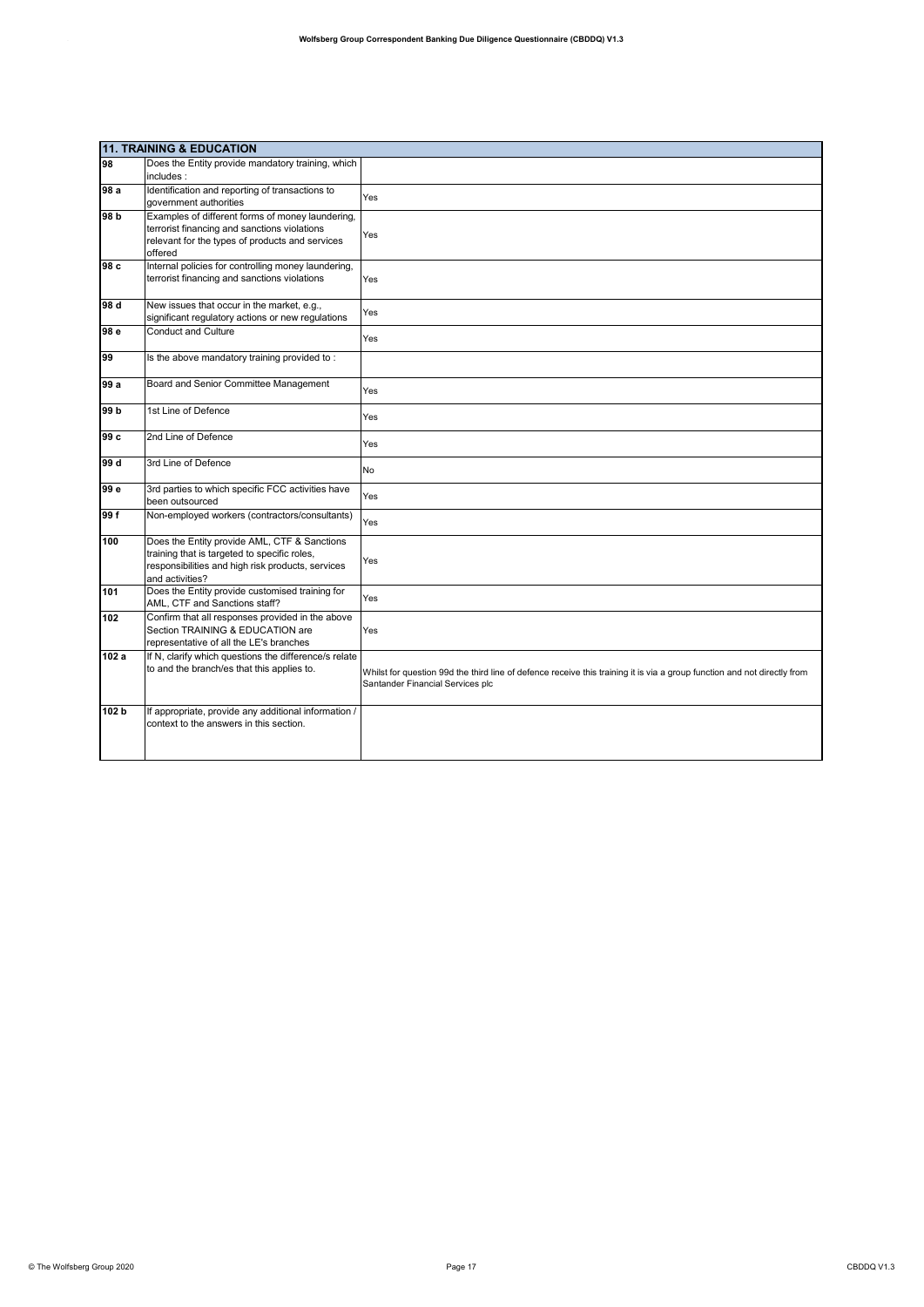|       | 12. QUALITY ASSURANCE /COMPLIANCE TESTING                                                                                                                |     |  |
|-------|----------------------------------------------------------------------------------------------------------------------------------------------------------|-----|--|
| 103   | Are the Entity's KYC processes and documents<br>subject to quality assurance testing?                                                                    | Yes |  |
| 104   | Does the Entity have a program wide risk based<br>Compliance Testing process (separate to the<br>independent Audit function)?                            | Yes |  |
| 105   | Confirm that all responses provided in the above<br>Section QUALITY ASSURANCE / COMPLIANCE Yes<br>TESTING are representative of all the LE's<br>branches |     |  |
| 105 a | If N, clarify which questions the difference/s relate<br>to and the branch/es that this applies to.                                                      |     |  |
| 105 b | If appropriate, provide any additional information /<br>context to the answers in this section.                                                          |     |  |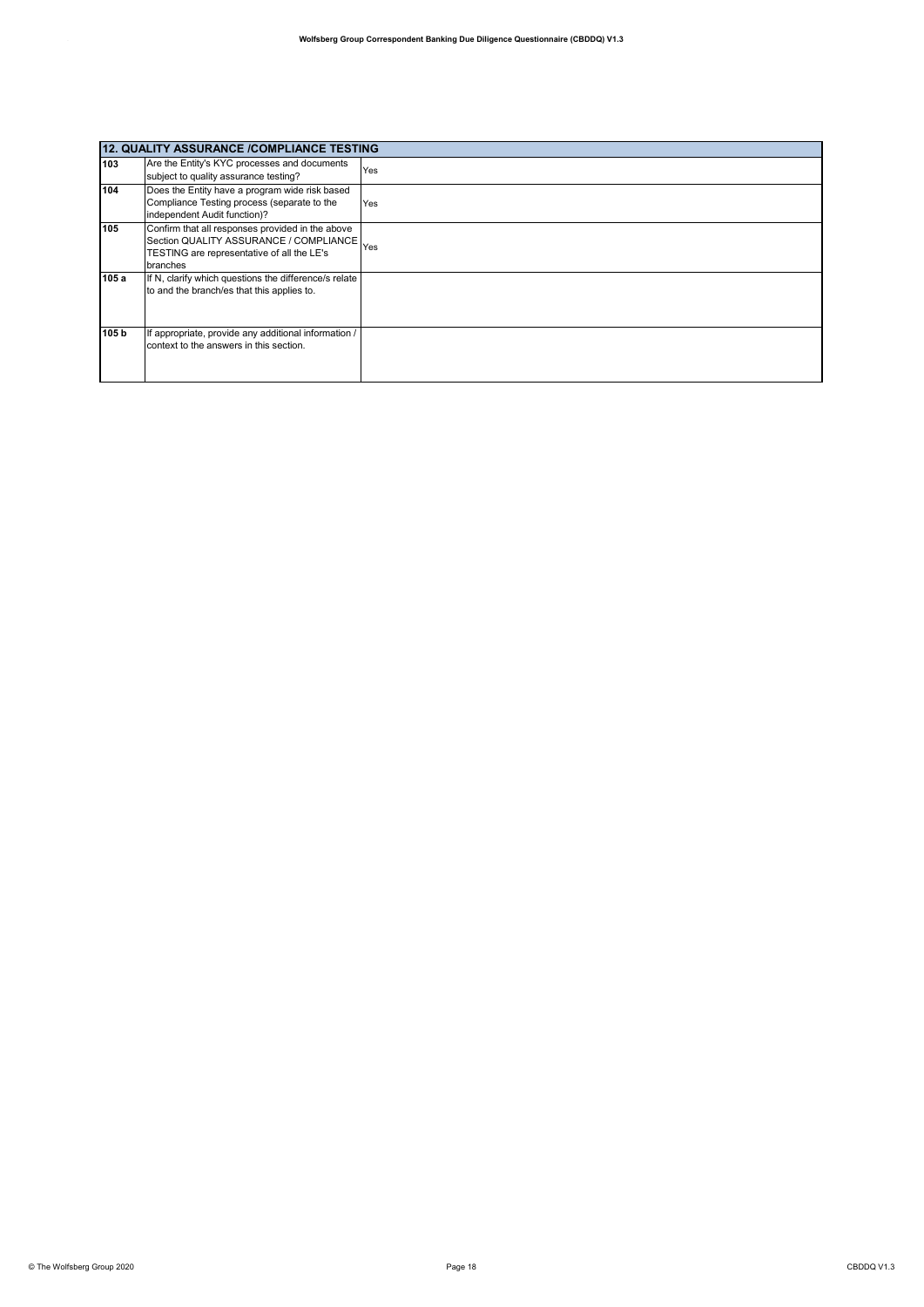|                    | 13. AUDIT                                                                                                                                                                                                                                             |                         |  |
|--------------------|-------------------------------------------------------------------------------------------------------------------------------------------------------------------------------------------------------------------------------------------------------|-------------------------|--|
| 106                | In addition to inspections by the government<br>supervisors/regulators, does the Entity have an<br>internal audit function, a testing function or other<br>independent third party, or both, that assesses<br>FCC AML, CTF and Sanctions policies and | Yes                     |  |
| 107                | practices on a regular basis?<br>How often is the Entity audited on its AML, CTF &                                                                                                                                                                    |                         |  |
|                    | Sanctions programme by the following:                                                                                                                                                                                                                 |                         |  |
| 107 a              | Internal Audit Department                                                                                                                                                                                                                             | Component based reviews |  |
| 107 <sub>b</sub>   | <b>External Third Party</b>                                                                                                                                                                                                                           | Component based reviews |  |
| 108                | Does the internal audit function or other<br>independent third party cover the following areas:                                                                                                                                                       |                         |  |
| 108 a              | AML, CTF & Sanctions policy and procedures                                                                                                                                                                                                            | Yes                     |  |
| 108 b              | KYC / CDD / EDD and underlying methodologies                                                                                                                                                                                                          | Yes                     |  |
| 108c               | <b>Transaction Monitoring</b>                                                                                                                                                                                                                         | Yes                     |  |
| 108d               | Transaction Screening including for sanctions                                                                                                                                                                                                         | Yes                     |  |
| 108 e              | Name Screening & List Management                                                                                                                                                                                                                      | Yes                     |  |
| 108 f              | Training & Education                                                                                                                                                                                                                                  | Yes                     |  |
| 108 g              | Technology                                                                                                                                                                                                                                            | Yes                     |  |
| 108h               | Governance                                                                                                                                                                                                                                            | Yes                     |  |
| 108 i              | Reporting/Metrics & Management Information                                                                                                                                                                                                            | Yes                     |  |
| $\overline{108}$ j | <b>Suspicious Activity Filing</b>                                                                                                                                                                                                                     | Yes                     |  |
| 108k               | Enterprise Wide Risk Assessment                                                                                                                                                                                                                       | Yes                     |  |
| 1081               | Other (specify)                                                                                                                                                                                                                                       |                         |  |
| 109                | Are adverse findings from internal & external audit<br>tracked to completion and assessed for adequacy Yes<br>and completeness?                                                                                                                       |                         |  |
| 110                | Confirm that all responses provided in the above<br>section, AUDIT are representative of all the LE's<br>branches                                                                                                                                     | Yes                     |  |
| 110 a              | If N, clarify which questions the difference/s relate<br>to and the branch/es that this applies to.                                                                                                                                                   |                         |  |
| 110 <sub>b</sub>   | If appropriate, provide any additional information /<br>context to the answers in this section.                                                                                                                                                       |                         |  |